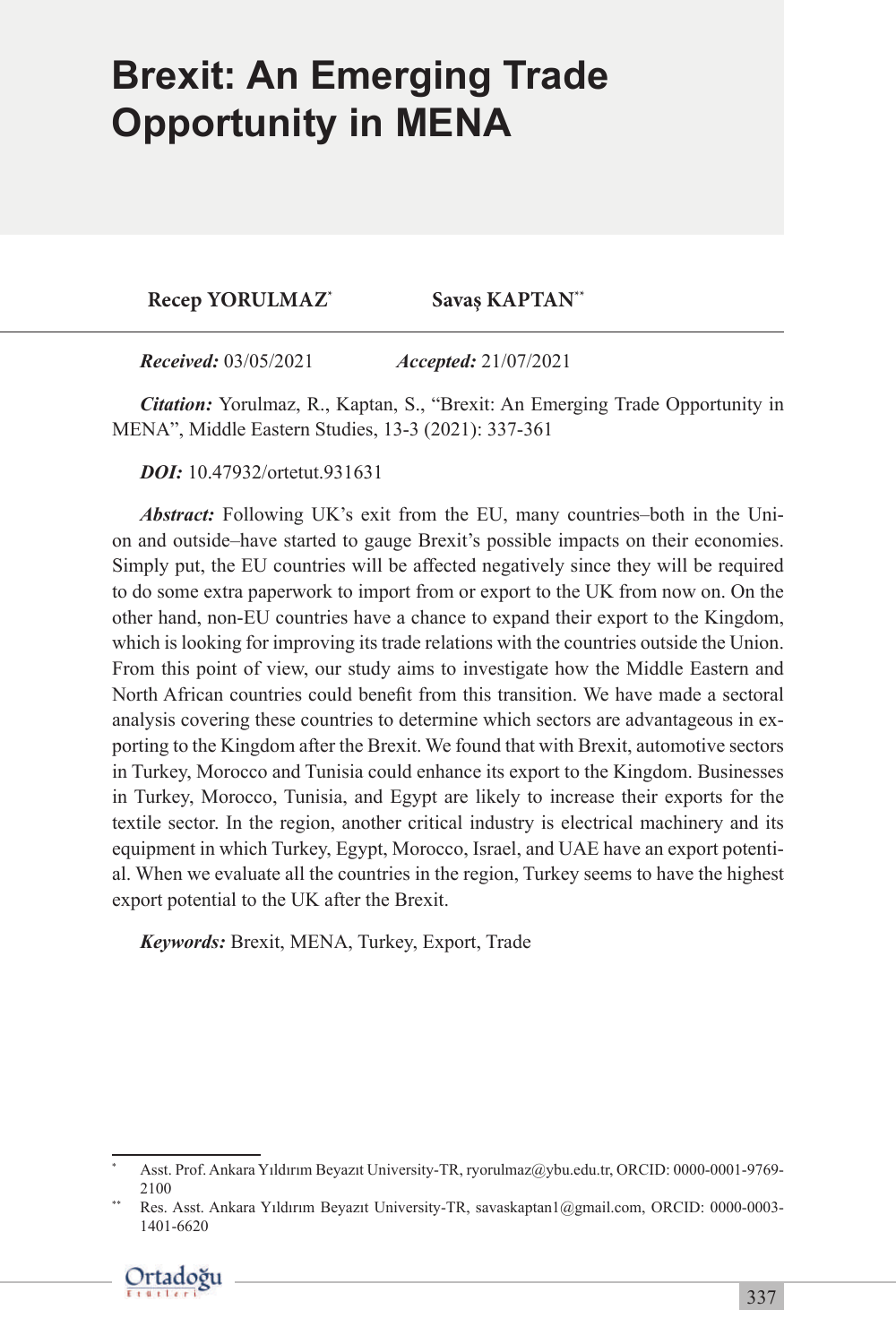## **Brexit: OKA Bölgesi İçin Yeni Bir Ticaret Fırsatı**

**Recep Yorulmaz\***

Savas KAPTAN\*\*

*Geliş tarihi:* 03/05/2021 *Kabul tarihi:* 21/07/2021

*Atıf*: Yorulmaz, R., Kaptan, S., "Brexit: OKA Bölgesi İçin Yeni Bir Ticaret Fırsatı", Ortadoğu Etütleri, 13-3 (2021): 337-361

*DOI:* 10.47932/ortetut.931631

*Öz:* Birleşik Krallık'ın Avrupa Birliği'nden (AB) ayrılmasıyla birlikte hem birlik ülkeleri hem de diğer birçok ülke bunun kendi ekonomileri üzerine etkisini hesaplamaya başladılar. AB ülkeleri İngiltere ile ticaret yapabilmek için artık fazladan bürokratik işlemlere maruz kalacaklarından dolayı bu süreçten negatif etkilenecekler. Ancak, birlik üyesi olmayan ülkeler tam tersi Birleşik Krallık ile ticaret hacimlerini artıracaklar ve bu durumdan faydalanma şansına sahip olacaklar. Bu bakış açısıyla, çalışmamızda Ortadoğu ve Kuzey Afrika ülkelerinin bu süreçten ne kadar fayda sağlayacaklarını irdelemekteyiz. Bu doğrultuda çalışmamızda Ortadoğu ve Kuzey Afrika ülkelerindeki sektörlerin tek tek ihracat potansiyelleri analiz edilmektedir. Bulunan sonuçlara göre; Brexit sonrası Türkiye, Fas ve Tunus'un otomotiv sektörlerinin Birleşik Krallık'a ihracatını artırması mümkün gözükmektedir. Tekstil sektöründe ise Türkiye, Fas, Tunus ve Mısır'ın ihracatını artırma potansiyeli olduğu görülmektedir. 3. olarak ihracat potansiyeli bakımından bölgenin diğer bir önemli sanayisi, elektrikli makinalar ve bunların parçalarını üreten sektör olarak karşımıza çıkmaktadır. Bu alanda da Türkiye, Mısır, Fas, İsrail ve Birleşik Arap Ermilrlikleri'nin öne çıktığı görülmektedir. Bölgenin tüm ülkelerini değerlendirdiğimizde Türkiye'nin Birleşik Krallık'a ihracat potansiyeli bakımından oldukça önde olduğu görülmektedir.

*Anahtar Kelimeler:* Brexit, OKA, Türkiye, İhracat, Ticaret

<sup>\*\*</sup> Arş. Görevlisi, Yıldırım Beyazıt Üniversitesi-TR, savaskaptan1@gmail.com, ORCID: 0000-0003- 1401-6620



<sup>\*</sup> Doktor Öğr. Üyesi, Yıldırım Beyazıt Üniversitesi- TR, ryorulmaz@ybu.edu.tr, ORCID: 0000-0001- 9769-2100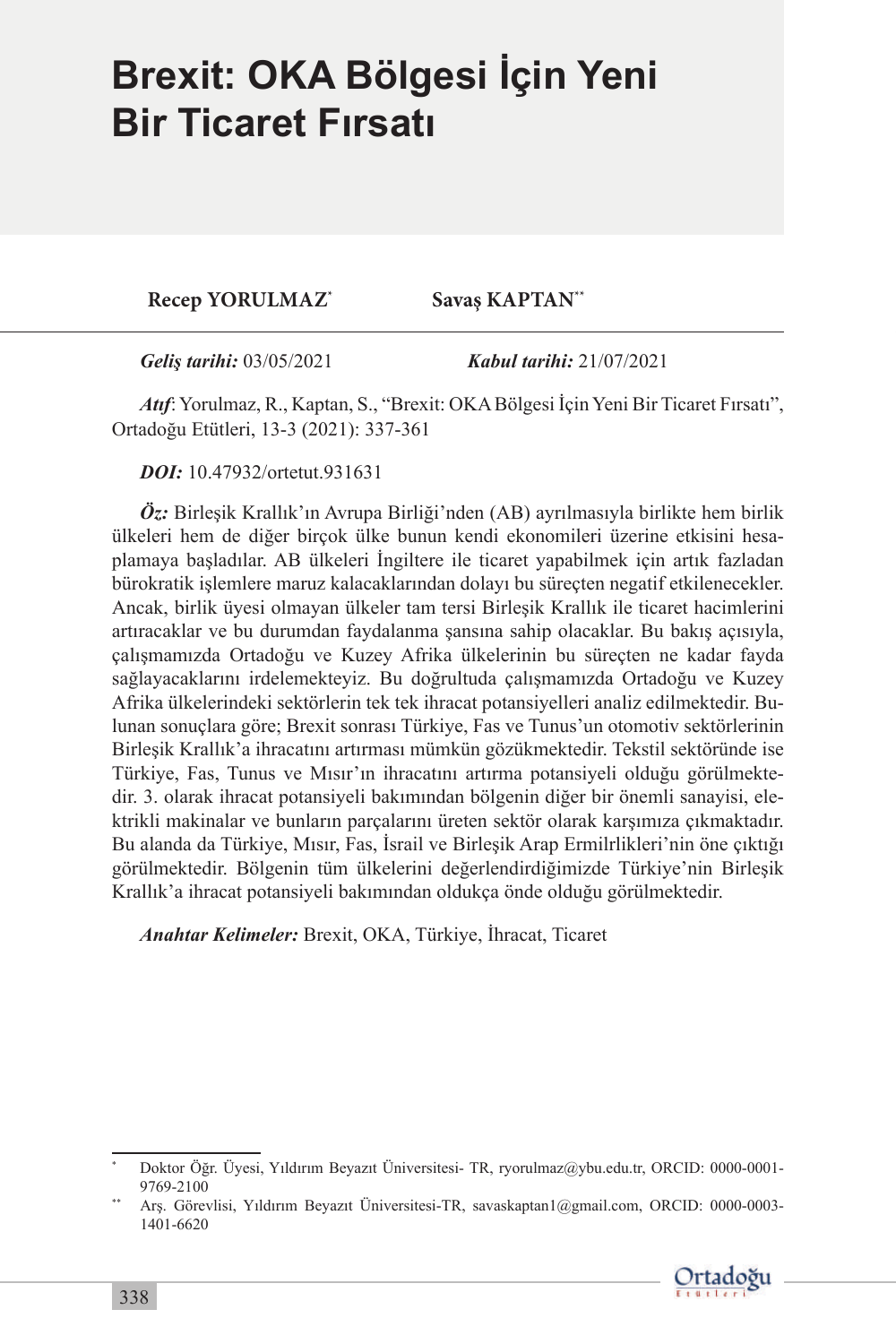# **بريكسيت: فرصة تجارية جديدة لمنطقة الشرق األوسط وشمال إفريقيا**

**\*رجب يورولماز سافاش كابتان\*\*** 

**تاريخ االستالم:** 2021/05/03 **تاريخ القبول:** 2021/07/21

ا**قتباس:** يورولماز، ر .، كابتان، س .، "بريكسيت: فرصة تجارية جديدة لمنطقة الشرق الأوسط وشمال إفريقيا" ، دراسات الشرق األوسط، 337-361 :(2021) 13-3

10.47932/ortetut.931631:

**الملخص**

مع خروج المملكة المتحدة من الاتحاد الأوروبي، بدأت دول الاتحاد والعديد من الدول الأخرى في حساب تأثير ذلك على اقتصاداتها ستتأثر دول الاتحاد الأوروبي سلبًا بهذه العملية لأنها ستتعرض اآلن إلجراءات بيروقراطية إضافية من أجل التجارة مع المملكة المتحدة. ولكن على العكس من ذلك، فإن الدول غير الأعضاء ستزيد حجم تجارتها مع المملكة المتحدة وستتاح لها فرصة للاستفادة من هذا الوضع. من وجهة النظر هذه، ندرس في در استنا مدى استفادة دول الشرق الأوسط وشمال إفريقيا من هذا الوضع. في هذا االتجاه، يتم تحليل إمكانات التصدير للقطاعات في دول الشرق األوسط وشمال إفريقيا واحدة تلّو الأخرى. وفقا للنتائج التي تم العثور عليها؛ يبدو أنه مّن الممكن لقطاعات السيارات في تركيا والمغرب وتونس زيادة صادراتها إلى المملكة المتحدة بعد بريكسيت. أما في قطاع النسيج، يُلاّحظ أن تركيا والمغرب وتونس ومصر لديها القدرة على زيادة صادراتها. ثالثًا، ومنّ حيثٌ إمكانات التصدير، فإن القطاع المهم اآلخر الذي يبرز في المنطقة هو قطاع إنتاج اآلالت الكهربائية وأجزائها. ً ومن الواضح أن تركيا ومصر والمغرب وإسرائيل واإلمارات تبرز في هذا المجال أيضا. عند تقييم ً جميع دول المنطقة، نرى أن تركيا متقدمة جدا من حيث إمكانات التصدير إلى المملكة المتحدة.

**الكلمات المفتاحية:** بريكسيت، الشرق األوسط وشمال إفريقيا، تركيا، التصدير، التجارة

<sup>\*</sup> دكتور عضو هيئة تدريس، جامعة يلدريم بيازيد – تركيا، tr.edu.ybu@ryorulmaz ، رقم أوركيد0000-0001-9769-2100 \*\* باحث مشارك، جامعة يلدرم بيازيد – تركيا،com.gmail@1savaskaptan ، رقم أوركيد: 0000-0003-1401-6620

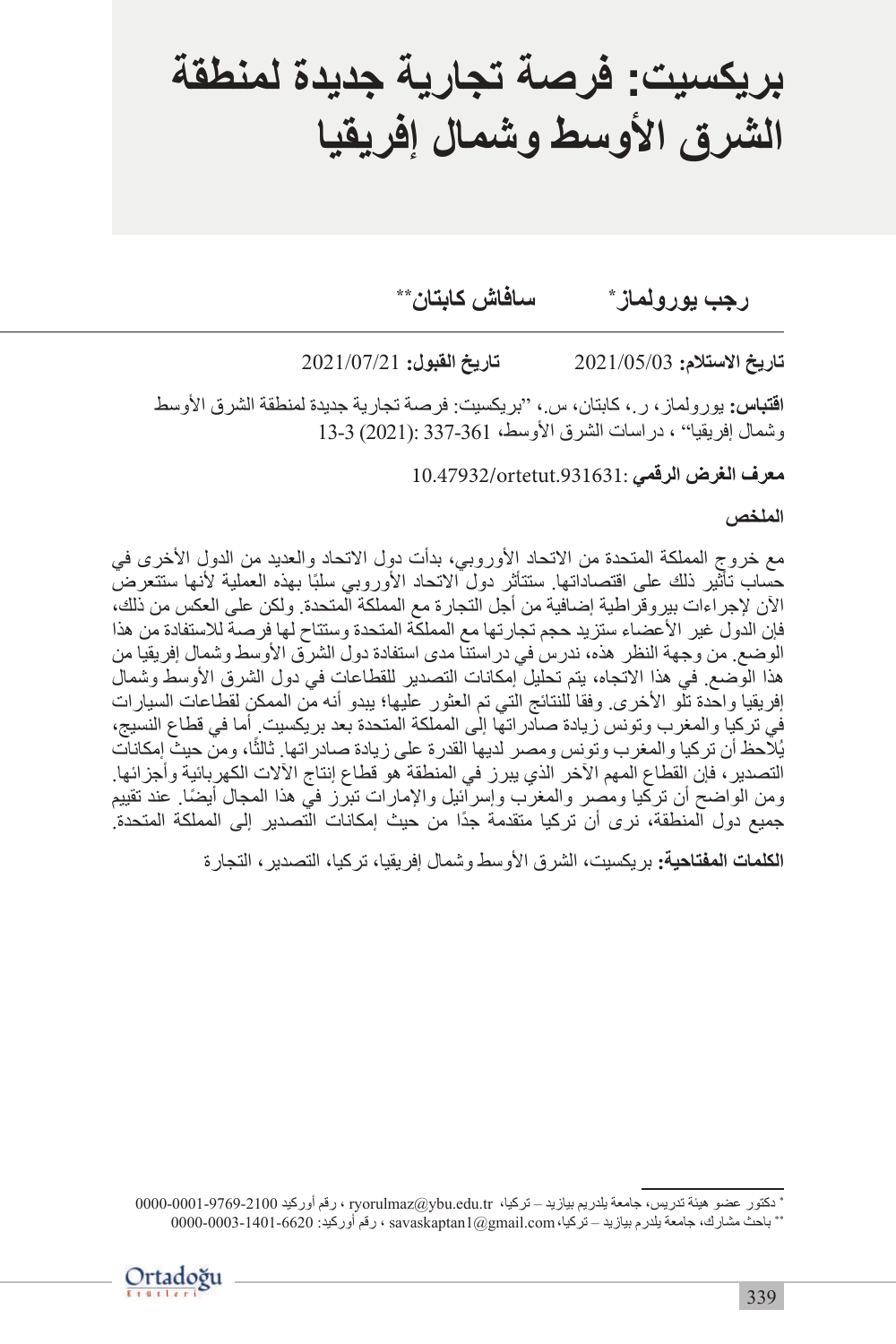#### 1. Introduction

Following the Global Recession of 2008-09, which severely impacted European countries, the British economy was unable to fully recover, and job losses surged.<sup>1</sup> The unemployment rate rose from 5.26 percent in 2007 to roughly 8.04 percent in 2011, a significant jump for a mature economy like the United Kingdom (UK). 2 British citizens thus began accusing migrant workers from EU countries of robbing them of their jobs. It is worth noting that in the 2010s, more than 100,000 EU people relocated to the Kingdom each year in search of a job.<sup>3</sup> Along with these changes, David Cameron, the Conservative Prime Minister of the coalition government from 2010 to 2015, stated in 2013 that a referendum on EU membership would be held if his party won the election in 2015. The referendum was held on 23 June 2016, after the Conservative Party won the election in 2015 and gained control of the government without forming a coalition. With 51.9 percent of the vote in favor of leaving, the referendum was declared a victory. Following the negotiation period with the EU after the referendum, the UK left the European Union officially on 31 January 2020, through a process called Brexit.

Many countries have expressed concern about the economic consequences of the withdrawal. Even if the UK and EU reach a free trade agreement that excludes taxes and customs duties, the trade volume will decline since EU countries will be needed to complete additional paperwork to import or export to the UK in the future.<sup>4</sup> Exporters will need to get licenses and certificates for certain commodities. Before Brexit, international trade between them was like a local transaction with no bureaucracy, but that has now ended. Furthermore, the free trade agreement does not exclude either party from imposing taxes on imported goods in the future. Furthermore, labor mobility will be restricted due to the visa restrictions for persons traveling between the EU and the UK. As a result, the relationship between the European and British economies will face numerous challenges in the future years.

The UK's economic size unavoidably reveals how important Brexit is for global economies. In 2019, the country's Gross Domestic Product (GDP) was

<sup>4</sup> "Brexit: Seven things changing on 1 January", 28 January 2021, https://www.bbc.com/news/explainers-54195827



<sup>1</sup> Terazi, Ebru, and Seçil Şenel, "The effects of the global financial crisis on the central and eastern European Union countries", *International Journal of Business and Social Science*, Vol. 2, No. 17, 2011.

<sup>2</sup> "World Development Indicators-DataBank", *World Bank*, 1 March 2021, https://databank.worldbank. org/reports.aspx?source=world-development-indicators

<sup>3</sup> Sumption, Madeleine, and Denis Kierans, "Work visas and migrant workers in the UK", *Migration Observatory briefing, COMPAS, University of Oxford, UK,* 2019.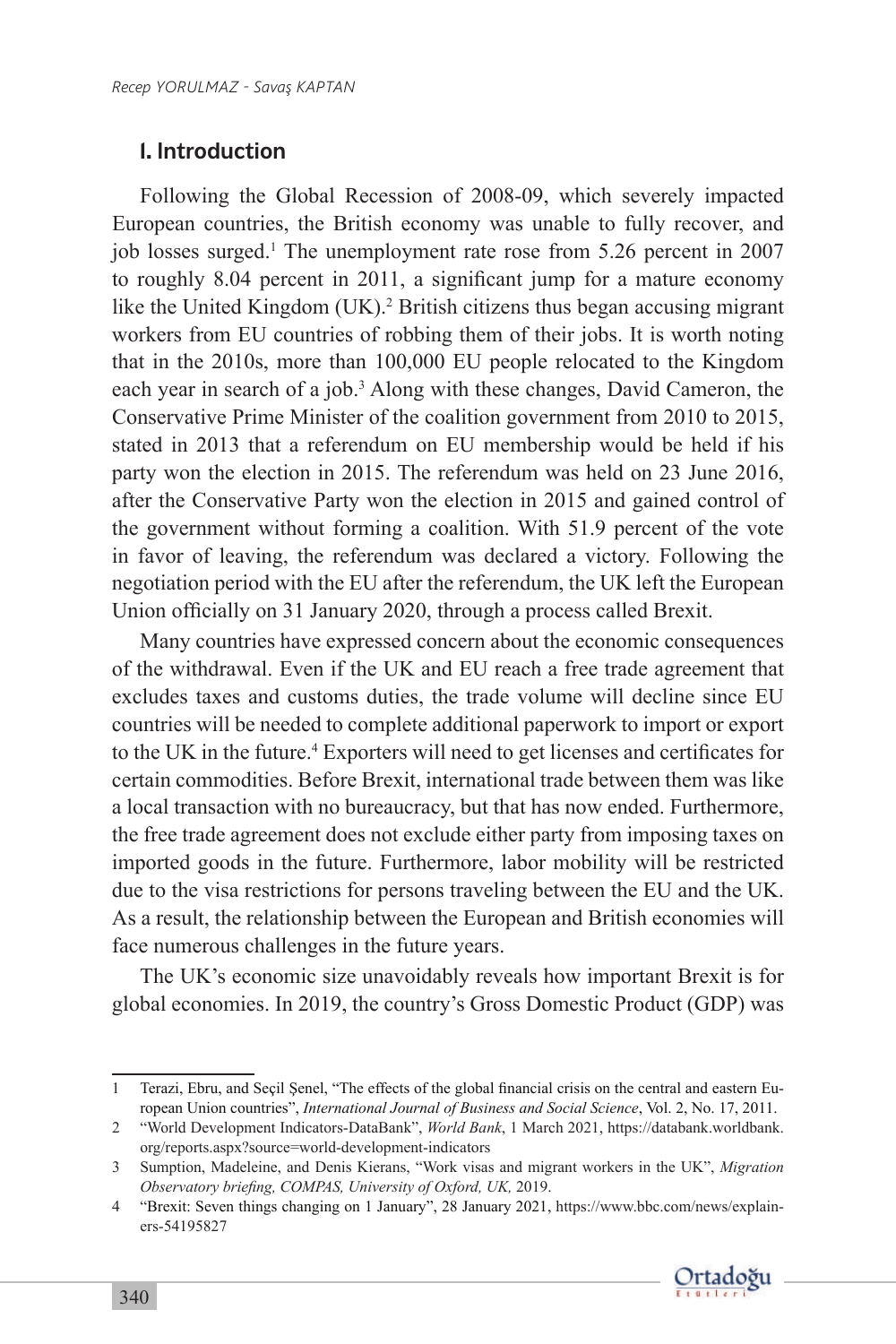2,829 billion dollars.<sup>5</sup> It contributes 3% of global GDP, or roughly 87,799 billion dollars while accounting for 18% of EU output (15,626 billion dollars). On the one hand, many experts and institutions believe that the Kingdom will lose some economic influence after leaving the EU because it will lose some of its international demand. On the other hand, one of the positive outcomes of the leave is that the UK will not make any payments to the EU. In 2018, the government received 19 billion dollars, which is a significant sum.<sup>6</sup>

The UK's withdrawal can have a significant impact on its commercial relations with practically any country. According to the International Trade Centre (ITC), the UK's current goods trade volume in 2019 is 1,160 billion USD (468 billion USD export and 692 billion USD import). <sup>7</sup> This volume represents 3% of global merchandise trade, which totals roughly 37,794 billion dollars. This number is a result of the UK's commercial contacts with roughly 200 countries. Furthermore, the Kingdom is one of the largest service exporters in the world, with 416 billion dollars in exports that account for 7% of all global service exports (6,098 billion USD). The overall volume of services trade is 700 billion dollars, with 284 billion dollars in imports, accounting for 5% of the global total (5,747 billion USD import).

Despite its economic share in the global market, Brexit also means that the country could make trade deals without the EU's consent. This will provide many opportunities for non-EU countries. The Kingdom will seek to expand its trade with distant markets by negotiating new trade agreements. Cheaper products outside the EU, lower trade costs, and new markets will be a new focus for the country. In this vein, the most crucial action of the Kingdom after the exit is the signing of a trade deal with Japan, named as Comprehensive Economic Partnership Agreement (CEPA). 8This agreement intends to improve commerce between Saudi Arabia and Japan by abolishing or lowering tariffs on various goods. Prior to this agreement, the UK traded with Japan under the EU-Japan Economic Partnership Agreement (EPA), which provided some tariff and duty exemptions. When compared to CEPA, the latter has a limited scope, indicating that the UK appears eager to enhance its commercial ties with non-EU nations in the foreseeable future. More crucially, this deal will pave the way for the United Kingdom to join the Trans-Pacific Partnership (TPP), which is currently inactive but may become operational in the future.

<sup>8</sup> "Brexit: What trade deals has the UK done so far?", 8 February 2021, https://www.bbc.com/news/uk-47213842



<sup>5</sup> "World Development Indicators-DataBank", *World Bank*, 1 March 2021, https://databank.worldbank. org/reports.aspx?source=world-development-indicators

<sup>6</sup> "Office for National Statistics", *UK*, 3 March 2021, https://www.ons.gov.uk/

<sup>7</sup> "Trade Map", *ITC*, 1 March 2021, https://www.trademap.org/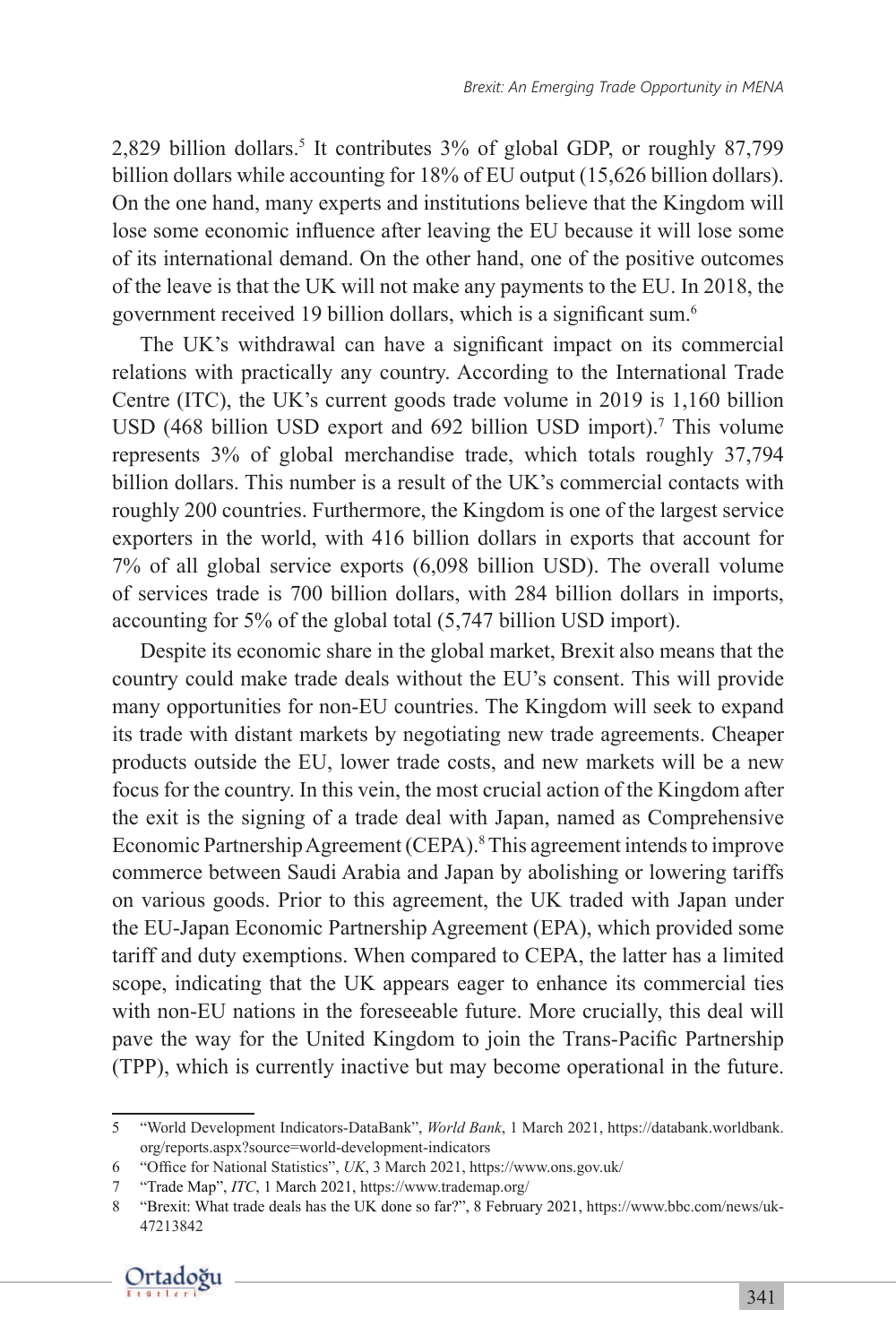Singapore, Brunei, New Zealand, Chile, Australia, Peru, Vietnam, Malaysia, Mexico, Canada, and Japan are among the 11 countries that have joined this cooperation.<sup>9</sup>

Currently, merchandise trade volume between the MENA countries and the United Kingdom is about 82 billion dollars, with MENA exporting 27 billion dollars and the UK exporting 55 billion dollars.<sup>10</sup> The region gives a 28 billion USD trade deficit to the Kingdom. Petroleum products, precious metals, electrical machinery and equipment, fruits and vegetables are the main exports to the Kingdom, while high-tech products such as vehicles, machinery, mechanical appliances, electronic products, precious metals, stones, pearls, aircraft and parts thereof, and pharmaceutical products are the principal imports.

Apart from oil-dependent economies, certain states in the region, such as Morocco, Tunisia, and Egypt, have a more diverse economy. In this context, Morocco, a North African country bordering the Atlantic Ocean and the Mediterranean Sea, is worth considering. Unlike many states in the region, it is not an oil-dependent economy. Indeed, the country has a one-day delivery time to Spain and a two-day delivery time to the rest of Europe due to its geographic location. Morocco and the EU also have a trade agreement, making Morocco a significant trading partner for the EU. Morocco's Port of Tanger Med, the largest port in the Mediterranean and Africa, contributes to the country's worldwide commerce development.<sup>11</sup> Tunisia is another country in the region with a diverse economy. In 1995, it became the first Arab country to join the Euro-Mediterranean Partnership to facilitate bilateral commerce.<sup>12</sup> Following Tunisia, Egypt had joined this partnership in 2001. Like Tunisia and Morocco, Egypt's diversified economy also has other sources of income in addition to its oil revenues.

As a transcontinental country that straddles Asia and Europe, Turkey has a unique place among MENA countries due to its strategic location and economic clout. Customs unions and free trade agreements have connected Turkey to the EU market. In 2019, the country's entire merchandise trade volume was roughly 371 billion dollars, with 200 billion dollars in imports

<sup>12</sup> "Moroccan automotive value chain profile and opportunities", 28 July 2020, https://www.tradecommissioner.gc.ca/ace Methodology", *German Development Institute/Deutsches Institut für Entwicklungspolitik (DIE)*, No. 25, 2018.



<sup>9</sup> "UK and Japan sign free trade agreement", *UK Government,* 23 October 2020.

<sup>10</sup> "Trade Map", *ITC*, 1 March 2021, https://www.trademap.org/

<sup>11</sup> "Moroccan automotive value chain profile and opportunities", 28 July 2020, https://www.tradecommissioner.gc.ca/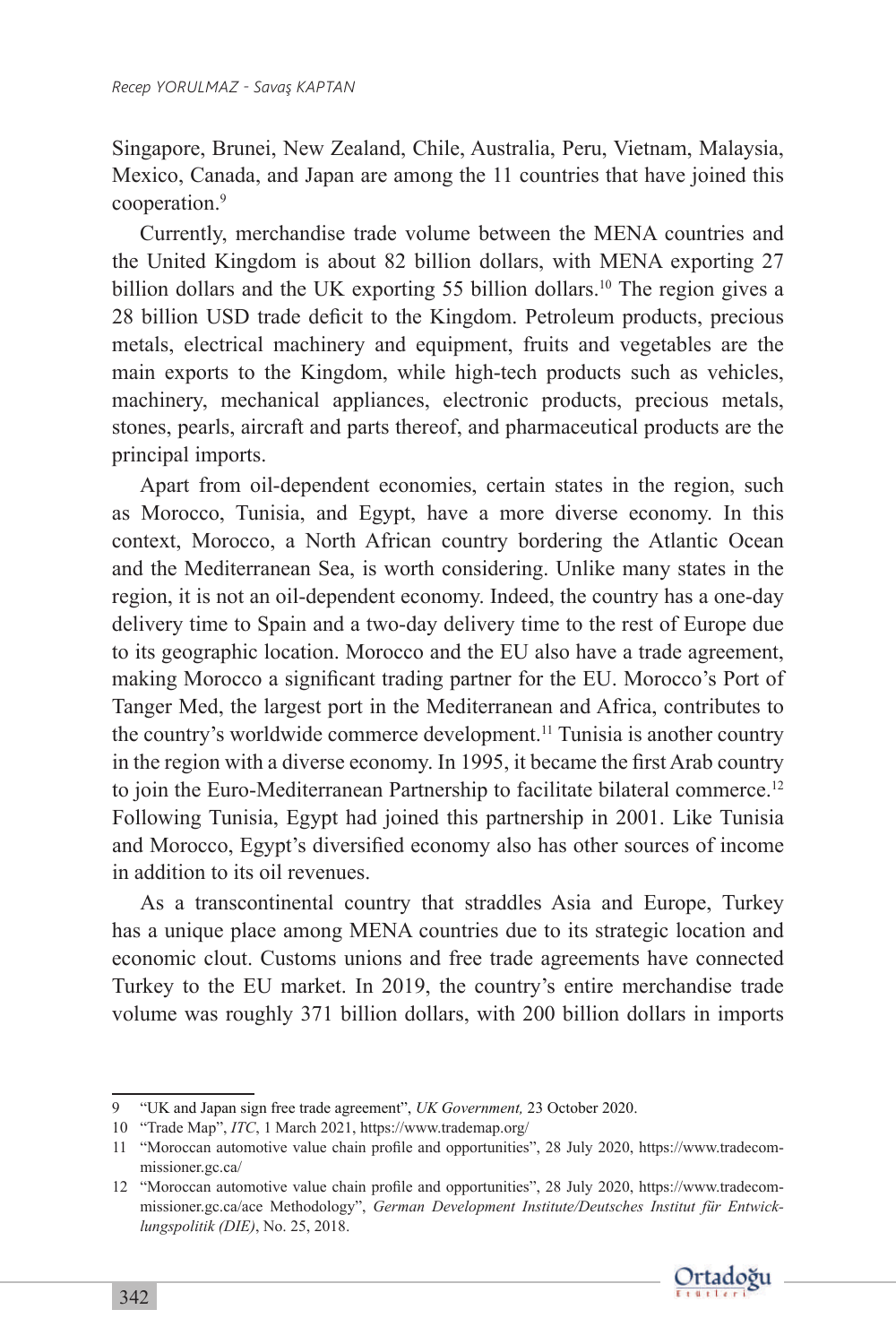and 171 billion dollars in exports.<sup>13</sup> The UK accounts for around 18.4 billion dollars of this merchandise trade volume. According to ITC data (2019), this amount accounts for 22% of the entire volume of 21 MENA nations, or 82 billion USD, demonstrating the importance of the Turkish economy in the region. Despite the other countries in the region, the Turkish economy gives a 5.6 billion USD trade surplus to the UK with a 12 billion USD export and 6.4 billion USD import. Due to its existing export potential, Turkey may increase its trade volume with the UK after Brexit. Parts for vehicles, precious metals, stones, pearls, textiles, electrical machinery, and some agricultural items are among Turkey's major exports to the Kingdom. Its technical strengths, accumulated productive knowledge, and low labor costs enable the country to compete and develop advanced products in several fields. Turkey, the world's 15th largest automobile producer and the fifth largest in Europe, is expected to make significant improvements in vehicle exports.<sup>14</sup> Looking at the imports of Turkey from the Kingdom, the main products are machinery, mechanical appliances, vehicles, precious metals, stones, pearls, and some commodities such as iron and steel.

There are two important reasons to study Brexit's effect on MENA. First, the developing and least-developed economies in the MENA region like Algeria, Egypt, Iran, Iraq, Morocco, Syria, and Tunisia have a great potential in terms of demand for foreign goods of the developed economies like the UK. It is because of the requirement for massive infrastructure investments like highways, ports, airports, hospitals, schools etc. Second, the MENA region can export its cheap products (thanks to its relatively low-cost labor) more to the UK. Therefore, policymakers on both sides should evaluate all these opportunities to enhance their trade relations and benefit from this period.

Regarding these developments, our purpose in this study is to investigate how much the MENA countries will have a chance to improve their trade capacity with the UK since EU countries are expected to lose a share in the UK's trade while non-EU countries will be advantageous in this transition period. We examined the current trade volume between the MENA countries and the UK for this analysis using the International Trade Centre (ITC) data. Using sectoral data, we analyzed each sector individually. We then provided projections about the future trade capacity of the MENA countries with the UK.

Having introduced the main developments in the region and the scope of the Brexit, we review the literature in the next section. After that, detailed

<sup>14</sup> "Automotive - Invest in Turkey", *Investment Office*, 10 March 2021.



<sup>13</sup> "Trade Map", *ITC*, 1 March 2021, https://www.trademap.org/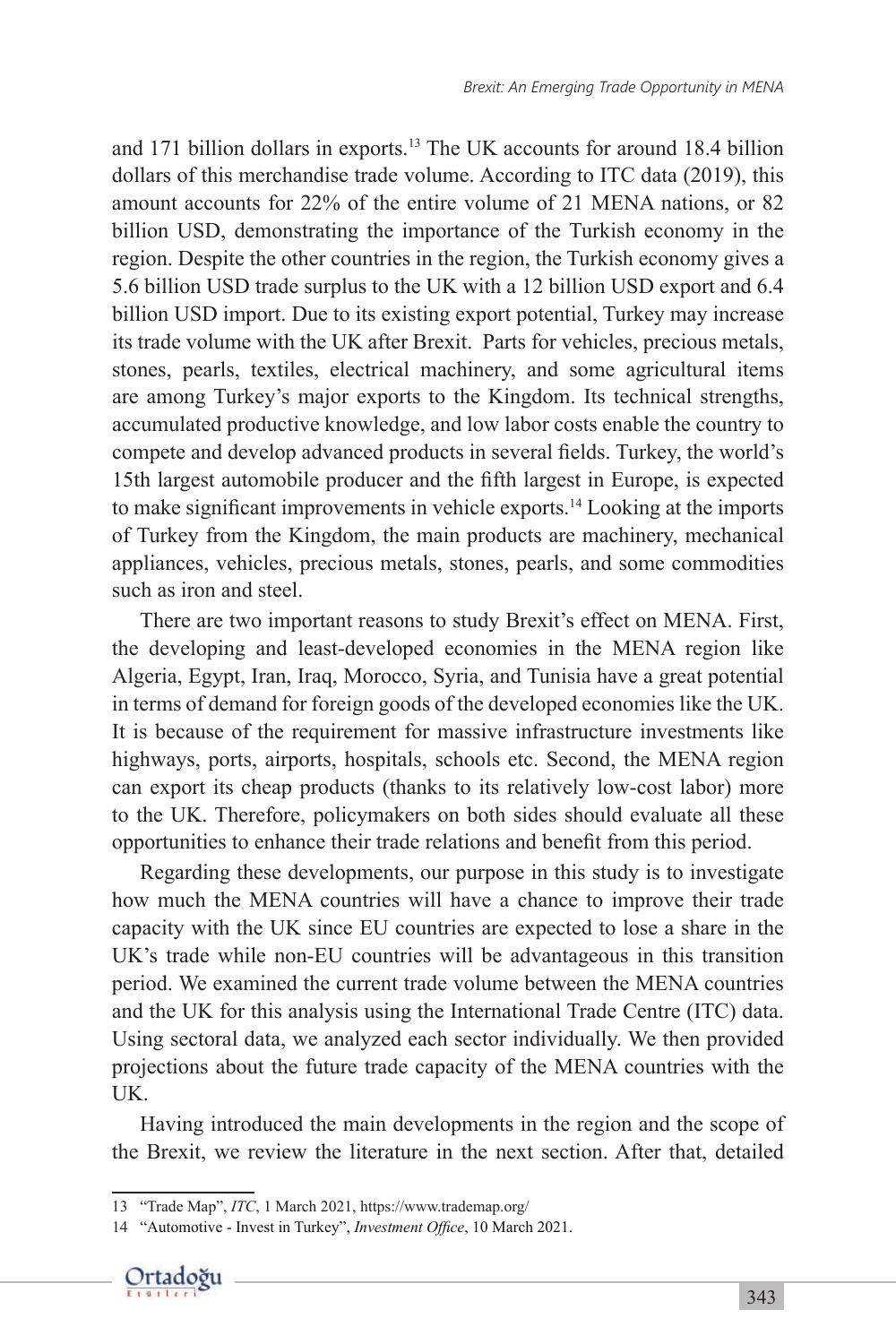analyses about the UK's trade potential with Turkey and the MENA region are investigated. Lastly, the fourth section concludes with a summary of the remarkable findings of our research and future projections about the trade relations between the UK, Turkey, and the MENA region.

#### 2. Related Literature

Much of the studies about Brexit have stressed the impacts of the exit on the UK economy.15,16,17,18 There is no doubt that Brexit will be harmful to UK's economy and trade and thus the country's overall welfare. It is commonly known that being in a union facilitating international trade always contributes to members' trade capacity. According to Eaton & Kortum, declining trade liberalization increases the costs of goods, services, and intermediate goods under the comparative advantage hypothesis.<sup>19</sup> When a country leaves the union, tariffs and duties will automatically raise the price of goods and services. Further, trade barriers decrease the product variety in the country, which directly affects social welfare.<sup>20</sup> Any extra cost in terms of tariffs and duties diminishes the motivation of businesses to import from foreign countries.

In parallel, Bloom et al. assert that the UK's exit process has led to a significant and long-lasting increase in uncertainties about the UK economy.<sup>21</sup> These uncertainties, in turn, have diminished investments by nearly 11 percent from 2016 to 2019. Because of the investment decline, it is estimated that productivity has fallen by 2 to 5 percent. Busch & Matthes further forecast that the UK output could contract nearly 10 percent in a pessimistic scenario.<sup>22</sup> Note that the pessimistic scenario is if the UK and the union members trade under the terms of WTO. The optimistic scenario is if the UK and the EU conclude a free trade agreement after the exit.

<sup>22</sup> Berthold Busch and Jürgen Matthes. "Brexit-the economic impact: A meta-analysis." No. 10/2016. *IW-Report*, 2016.



<sup>15</sup> Nicholas Bloom, Philip Bunn, Scarlet Chen, Paul Mizen, Pawel Smietanka, and Gregory Thwaites. "The impact of Brexit on UK firms." No. w26218. *National Bureau of Economic Research*, 2019.

<sup>16</sup> Berthold Busch and Jürgen Matthes. "Brexit-the economic impact: A meta-analysis." No. 10/2016. *IW-Report*, 2016.

<sup>17</sup> Simionescu Mihaela. "The impact of Brexit on the UK inwards FDI." *Economics, Management and Sustainability* 3, no. 1 (2018).

<sup>18</sup> Gemma Tetlow and Alex Stojanovic. "Understanding the economic impact of Brexit." *Institute for government* (2018): 2-76.

<sup>19</sup> Jonathan Eaton and Samuel Kortum. "Technology, geography, and trade." *Econometrica* 70, no. 5 (2002): 1741-1779.

<sup>20</sup> Paul Krugman. "Scale economies, product differentiation, and the pattern of trade." *The American Economic Review* 70, no. 5 (1980): 950-959.

<sup>21</sup> Nicholas Bloom, Philip Bunn, Scarlet Chen, Paul Mizen, Pawel Smietanka, and Gregory Thwaites. "The impact of Brexit on UK firms." No. w26218. *National Bureau of Economic Research*, 2019.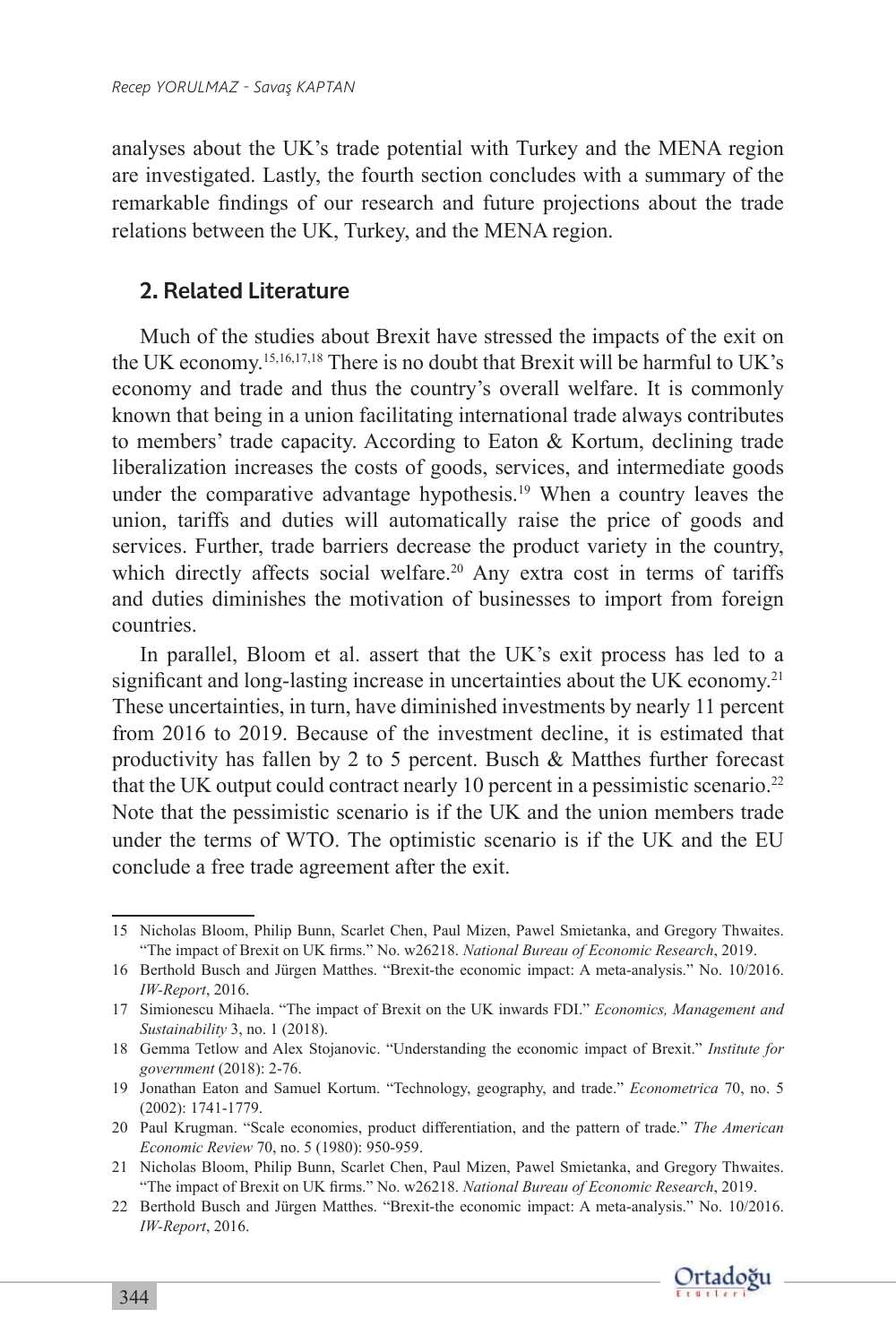Similarly, Mihaela demonstrates that foreign direct investments in the UK could decrease by 65 to 90 percent, a considerably high prediction.<sup>23</sup> Note that he constructs a gravity model, which is the most used approach in estimating the economic effect of international trade policies. However, Busch & Matthes criticize the explanatory power of these models as they omit the interaction between markets and sectors.<sup>24</sup>

By analyzing the sectoral merchandise trade data of the UK, Tetlow & Stojanovic also claim that there will be a considerable employment loss in some sectors, especially the financial sector.<sup>25</sup> Because business travelers will be required to apply for a visa after the exit, the financial sector will lose a significant number of customers. The financial services sector accounts for 8 percent of the UK's GDP and 12 percent of tax revenues.<sup>26</sup>

Moreover, Bruno et al. indicate that foreign direct investments into the Kingdom will probably fall by nearly 22 percent.<sup>27</sup> According to the post-Brexit simulation of Dhingra et al., the UK's welfare loss could range between -1.3 (optimistic scenario) to -2.7 percent (pessimistic scenario). <sup>28</sup> Regarding these forecasts, Sampson, upon a survey of the literature, found huge differences between them, which shows the uncertainty about the British economy.<sup>29</sup>

Alongside the impact on the UK itself, the exit is quite likely to influence other economies remarkably, especially in the EU region (Sampson, 2017). 30,31,32 The main reason behind this is that the Kingdom is an important trading partner of the region and other world economies. Complementary to

<sup>32</sup> Thomas Sampson. "Brexit: the economics of international disintegration." *Journal of Economic perspectives* 31, no. 4 (2017): 163-84.



<sup>23</sup> Simionescu Mihaela. "The impact of Brexit on the UK inwards FDI." *Economics, Management and Sustainability* 3, no. 1 (2018).

<sup>24</sup> Berthold Busch and Jürgen Matthes. "Brexit-the economic impact: A meta-analysis." No. 10/2016. *IW-Report*, 2016.

<sup>25</sup> Gemma Tetlow and Alex Stojanovic. "Understanding the economic impact of Brexit." *Institute for government* (2018): 2-76.

<sup>26</sup> Gloria Tyler. "Financial services: contribution to the UK economy." *House of Commons* (2015).

<sup>27</sup> Randolph Bruno, Nauro Campos, Saul Estrin, and Meng Tian. "Gravitating towards Europe: an econometric analysis of the FDI effects of EU membership." *CEP technical paper*, Brexit analysis 3 (2016): 1-13.

<sup>28</sup> Swati Dhingra, Hanwei Huang, Gianmarco Ottaviano, João Paulo Pessoa, Thomas Sampson, and John Van Reenen. "The costs and benefits of leaving the EU: trade effects." *Economic Policy* 32, no. 92 (2017): 651-705.

<sup>29</sup> Thomas Sampson. "Brexit: the economics of international disintegration." *Journal of Economic perspectives* 31, no. 4 (2017): 163-84.

<sup>30</sup> Ansgar Belke and Daniel Gros. "The economic impact of Brexit: Evidence from modelling free trade agreements." *Atlantic Economic Journal,* 45, no. 3 (2017): 317-331.

<sup>31</sup> Swati Dhingra, Hanwei Huang, Gianmarco Ottaviano, João Paulo Pessoa, Thomas Sampson, and John Van Reenen. "The costs and benefits of leaving the EU: trade effects." *Economic Policy* 32, no. 92 (2017): 651-705.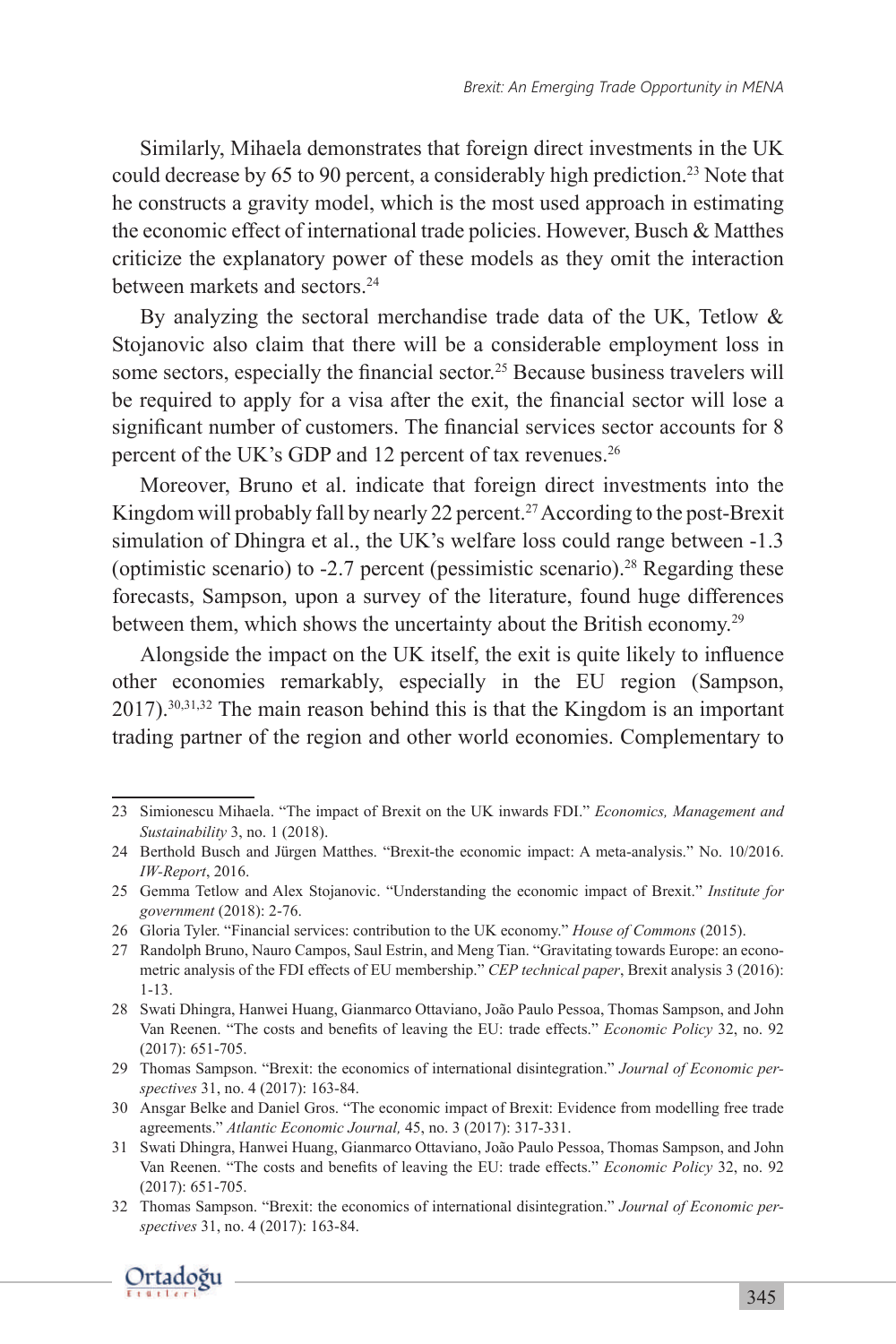the studies measuring Brexit's risk, Hassan et. al. found that Denmark, the Netherlands, South Africa, Sweden, France, Switzerland, and Germany are the most exposed countries.<sup>33</sup> Their method was based on the reports of the companies. They calculated the number of times 'Brexit' was used in the financial analysis reports and linked the number to the risk level. The analysis covers nearly 176 thousand reports in English from 2011 to 2019 belonging to 10,059 firms in 81 different countries.

Dhingra et al. forecast the impact of the leave by constructing a general equilibrium model covering 31 different sectors and 35 countries.<sup>34</sup> In the worst scenario, according to their calculation, Ireland, the closest partner of the Kingdom, will face a 2.4 percent welfare loss. Hassan et al. also estimate that investments declined 2.53 percent, and the employment rate decreased by 3.75 percent after the Brexit referendum.<sup>35</sup>

Other EU countries will also face a welfare loss because of decreasing trade volume, but it will be less than the loss of the Kingdom.<sup>36,37,38</sup> It is demonstrated that the most affected EU countries will be Netherlands, Belgium, Hungary, and Denmark.<sup>39</sup> Using Global Network Model, Vandenbussche further reveals that even the countries that do not have close trade ties with the UK will be worse off.<sup>40</sup> He claims that this situation emanates from the network effects in European global value chains involving Czech Republic, Hungary, Poland, Romania, Slovakia, Sweden.

On the other hand, for the non-EU countries, Dhingra et al. found that the UK's decision to leave will make them better off.<sup>41</sup> Because the Kingdom will

<sup>41</sup> Swati Dhingra, Hanwei Huang, Gianmarco Ottaviano, João Paulo Pessoa, Thomas Sampson, and John Van Reenen. "The costs and benefits of leaving the EU: trade effects." *Economic Policy* 32, no. 92 (2017): 651-705.



<sup>33</sup> Tarek Alexander Hassan, Stephan Hollander, Laurence Van Lent, and Ahmed Tahoun. The global impact of Brexit uncertainty. No. w26609. *National Bureau of Economic Research*, 2020.

<sup>34</sup> Swati Dhingra, Hanwei Huang, Gianmarco Ottaviano, João Paulo Pessoa, Thomas Sampson, and John Van Reenen. "The costs and benefits of leaving the EU: trade effects." *Economic Policy* 32, no. 92 (2017): 651-705.

<sup>35</sup> Tarek Alexander Hassan, Stephan Hollander, Laurence Van Lent, and Ahmed Tahoun. The global impact of Brexit uncertainty. No. w26609. *National Bureau of Economic Research*, 2020.

<sup>36</sup> Ansgar Belke and Daniel Gros. "The economic impact of Brexit: Evidence from modelling free trade agreements." *Atlantic Economic Journal,* 45, no. 3 (2017): 317-331.

<sup>37</sup> Thomas Sampson. "Brexit: the economics of international disintegration." *Journal of Economic perspectives* 31, no. 4 (2017): 163-84.

<sup>38</sup> Vandenbussche, Hylke. "Sector-Level Analysis of the Impact of Brexit on the EU-28." *Report for Flanders Department of Foreign Affairs*, Belgium (2019).

<sup>39</sup> Swati Dhingra, Hanwei Huang, Gianmarco Ottaviano, João Paulo Pessoa, Thomas Sampson, and John Van Reenen. "The costs and benefits of leaving the EU: trade effects." *Economic Policy* 32, no. 92 (2017): 651-705.

<sup>40</sup> Hylke Vandenbussche. "Sector-Level Analysis of the Impact of Brexit on the EU-28." *Report for Flanders Department of Foreign Affairs*, Belgium (2019).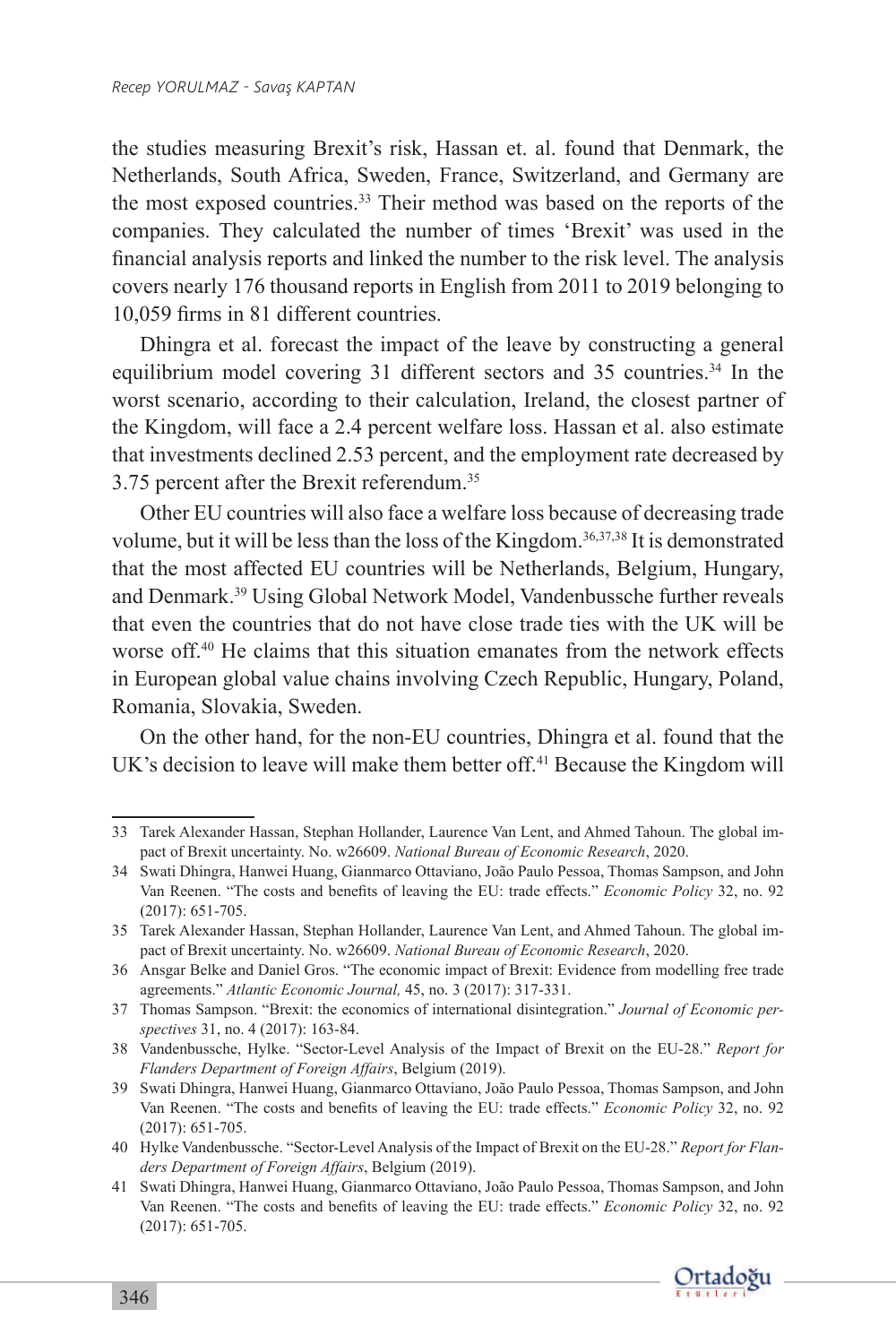switch from trading with the EU countries to non-EU countries, which is also our main concern in this study. Based on this finding of Dhingra et al., we claim that Turkey and the MENA countries will increase their export share in the UK market, which will be thoroughly analyzed in the next section.<sup>42</sup>

Furthermore, there is another study by Lawless & Morgenroth, based upon a microsimulation covering 5205 different products, assessing the effect of the UK exit.<sup>43</sup> They construct their model with a projection of a no-deal between the EU and the UK. It is named the WTO scenario, implying that the UK will trade under WTO terms, not the EU's. Even though the UK has signed a trade deal with the region and continued free trade, the termination of this agreement is possible in the future. Therefore, it is of importance to evaluate a no-deal Brexit scenario.

For the no-deal Brexit scenario, Lawless & Morgenroth indicate that exports of the EU to the UK might decline 30 percent, and the export of the UK might decrease 22 percent.<sup>44</sup> They further analyze trade in sectors individually and find that the food and textile sectors might be affected harshly under the WTO scenario. Vandenbussche shows that 112,000 people might lose their jobs in the food and beverages sector across Europe.<sup>45</sup> For the textile sector, they calculate the expected employment loss as 130,000. Indeed, Lawless & Morgenroth reveal that the trade in the vehicles sector between the EU and the UK could decrease by over 60 percent.<sup>46</sup>

In a similar vein, Bisciari surveys the long-term consequences of Brexit on the UK and the EU region economies.<sup>47</sup> He concludes that the small open economies of the region like Ireland, Luxembourg, Cyprus, and Malta will be hit harder relative to others. These economies, especially Ireland, Cyprus, and Malta, are also directly dependent on the British economy, making them very fragile in this transition period.

<sup>47</sup> Patrick Bisciari. "A survey of the long-term impact of Brexit on the UK and the EU27 economies." *National Bank of Belgium*, Working Paper No. 366, (2019).



<sup>42</sup> Swati Dhingra, Hanwei Huang, Gianmarco Ottaviano, João Paulo Pessoa, Thomas Sampson, and John Van Reenen. "The costs and benefits of leaving the EU: trade effects." *Economic Policy* 32, no. 92 (2017): 651-705.

<sup>43</sup> Martina Lawless and Edgar LW Morgenroth. "The product and sector level impact of a hard Brexit across the EU." *Contemporary social science* 14, no. 2 (2019): 189-207.

<sup>44</sup> Martina Lawless and Edgar LW Morgenroth. "The product and sector level impact of a hard Brexit across the EU." *Contemporary social science* 14, no. 2 (2019): 189-207.

<sup>45</sup> Hylke Vandenbussche. "Sector-Level Analysis of the Impact of Brexit on the EU-28." *Report for Flanders Department of Foreign Affairs*, Belgium (2019).

<sup>46</sup> Martina Lawless and Edgar LW Morgenroth. "The product and sector level impact of a hard Brexit across the EU." *Contemporary social science* 14, no. 2 (2019): 189-207.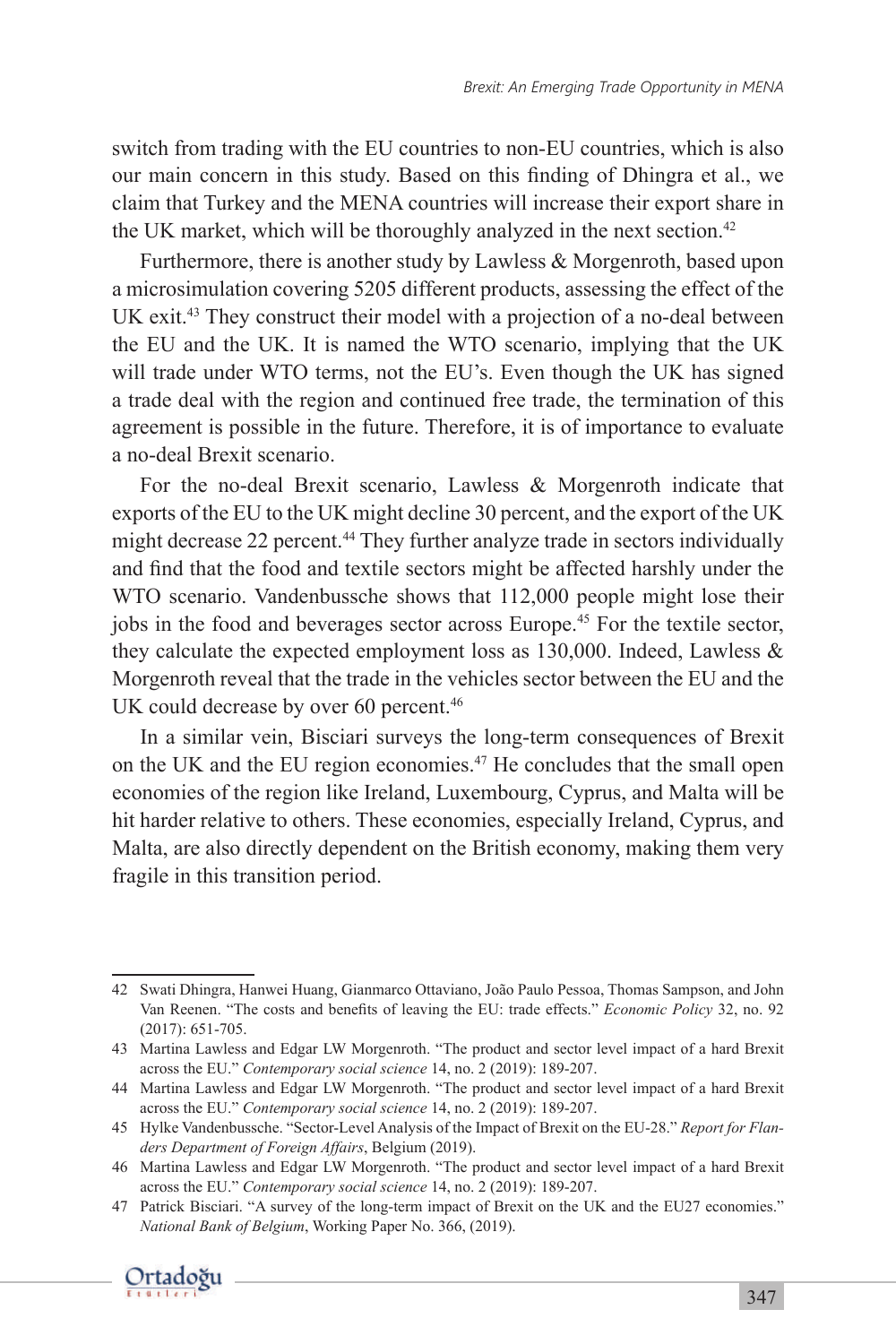#### 3. Opportunities for the MENA After the Brexit

Unlike the existing literature on Brexit, our research study evaluates the sectoral merchandise trade statistics of the United Kingdom. It provides detailed information about the critical sectors, focusing on Turkey and the MENA region. As the existing literature points out that the UK will switch from trading with the EU countries to non-EU countries after the leave, it is noteworthy to analyze how Turkey and the MENA will share this transformation process.

In this sense, the considerable import potential of the UK will provide many opportunities for both the region and Turkey. The UK's total import volume is 3,273 billion USD in the last five years (2016-2020), which demonstrates the large import capacity of the country. The share of the MENA in the UK's import volume is considerably low, as we mentioned in the previous section. The total export of 21 MENA countries to the UK in the last five years (2016- 2020) is 60 billion USD, i.e., 2 percent of the total import of the UK. If we add 57 billion USD export of Turkey, it will reach 117 billion USD, or 4 percent of the total volume. To evaluate how this ratio will be affected after Brexit, we should look at the main products imported by the UK from MENA countries and Turkey.

MENA countries' export to the UK are mainly mineral fuels, oils, and products made from these natural resources. As can be seen in Table 1, nearly 33 billion USD worth of petroleum products were imported from 2016 to 2020, which makes the MENA region the third biggest partner after Norway (77 billion USD) and the EU region (54 billion USD). It is important to note here that focusing on 5-year total data instead of yearly statistics shows the general trend and prevents misinterpretation based on one-year exceptions.

The share of MENA is approximately 13 percent of the total petroleum products imported by the UK. Algeria, Saudi Arabia, Qatar, the UAE, and Kuwait have a considerable share in this percentage. When we consider the 54 billion USD export of EU countries to the UK, Brexit provides a remarkable potential for MENA countries to expand their export volume. Many expect that the UK will increase its petroleum import from non-EU countries after the advantages arising from trade cooperation ends with Brexit. Thus main partners like Norway, Russian Federation, the US, Nigeria, Algeria, Saudi Arabia, and Qatar might be affected positively, according to our forecast.

Although Turkey is an oil-importing country, it exported 724 million USD worth of petroleum products in the 5-year-period (see Table 1). However, this amount is very low relative to Turkey's five-year total of 808 billion USD in

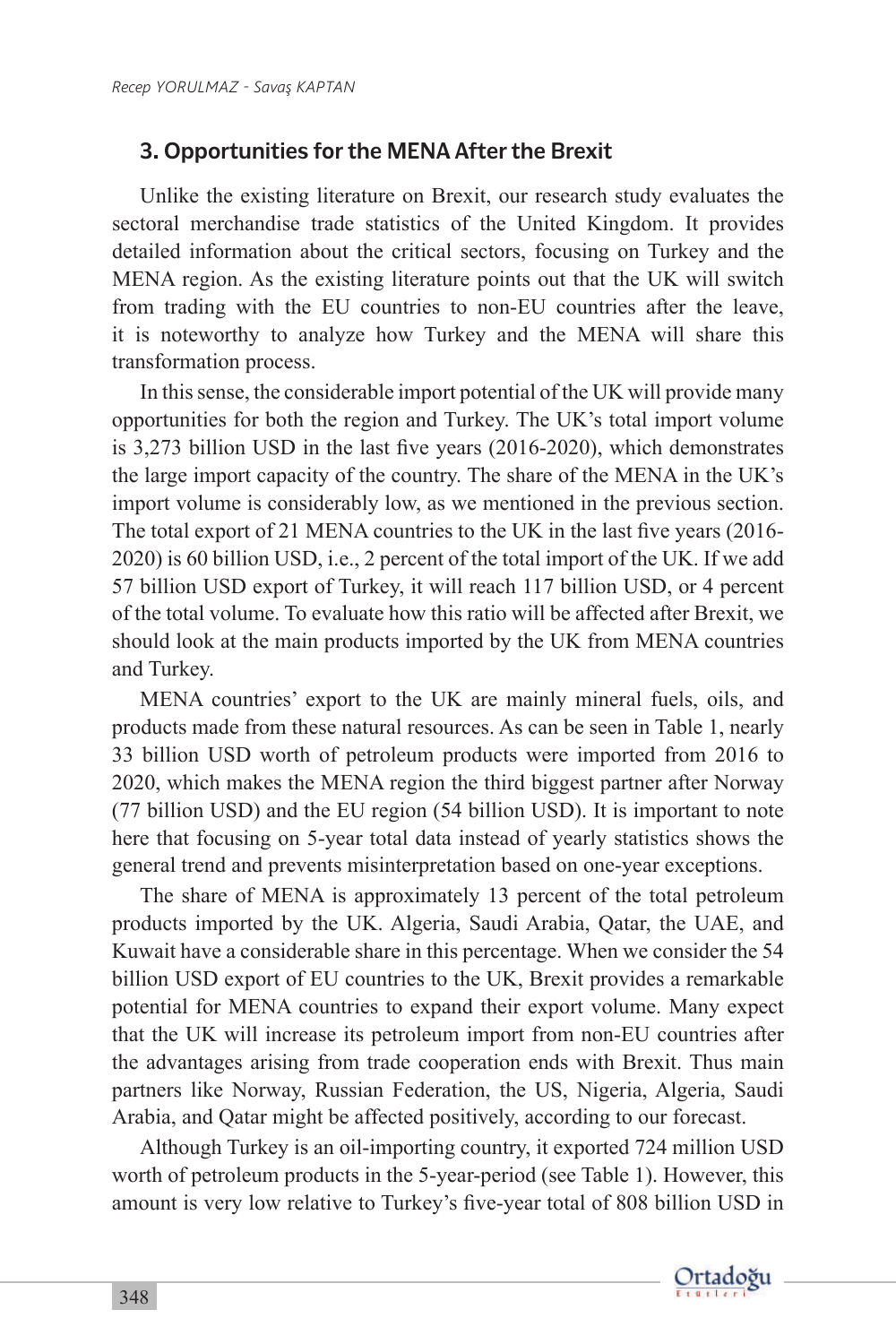merchandise export from 2016 to 2020. Additionally, it seems nonsignificant compared to Turkey's nearly annual GDP of 700-800 billion USD (World Bank, World Development Indicators, 2019). Hence, the petroleum goods sector provides a limited opportunity for Turkey's export to the UK.

| Partner                                                                                                     | 2016-2020   |         |  |  |
|-------------------------------------------------------------------------------------------------------------|-------------|---------|--|--|
| World                                                                                                       | 248,855,740 | 100.0%  |  |  |
| Norway                                                                                                      | 76,741,375  | 30.8%   |  |  |
| EU                                                                                                          | 53,830,462  | 21.6%   |  |  |
| Netherlands                                                                                                 | 19,167,246  | 7.7%    |  |  |
| Belgium                                                                                                     | 10,264,531  | 4.1%    |  |  |
| France                                                                                                      | 6,361,546   | 2.6%    |  |  |
| Sweden                                                                                                      | 6,146,921   | 2.5%    |  |  |
| Ireland                                                                                                     | 2,466,280   | 1.0%    |  |  |
| Finland                                                                                                     | 2,279,663   | $0.9\%$ |  |  |
| Others                                                                                                      | 7,144,243   | 2.9%    |  |  |
| MENA (total)                                                                                                | 32,892,661  | 13.2%   |  |  |
| Algeria                                                                                                     | 8,444,297   | 3.4%    |  |  |
| Saudi Arabia                                                                                                | 7,937,106   | 3.2%    |  |  |
| Qatar                                                                                                       | 7,159,945   | 2.9%    |  |  |
| <b>UAE</b>                                                                                                  | 4,370,478   | 1.8%    |  |  |
| Kuwait                                                                                                      | 3,441,737   | 1.4%    |  |  |
| Bahrain                                                                                                     | 689,498     | 0.3%    |  |  |
| Egypt                                                                                                       | 481,501     | 0.2%    |  |  |
| Oman                                                                                                        | 95,690      | $0.0\%$ |  |  |
| Iraq                                                                                                        | 92,168      | $0.0\%$ |  |  |
| Tunisia                                                                                                     | 80,955      | $0.0\%$ |  |  |
| Israel                                                                                                      | 48,611      | $0.0\%$ |  |  |
| Malta                                                                                                       | 46,991      | $0.0\%$ |  |  |
| Others                                                                                                      | 3,684       | $0.0\%$ |  |  |
| Russian Federation                                                                                          | 24,551,699  | 9.9%    |  |  |
| <b>USA</b>                                                                                                  | 23,359,953  | 9.4%    |  |  |
| Nigeria                                                                                                     | 8,673,729   | 3.5%    |  |  |
| India                                                                                                       | 3,229,254   | 1.3%    |  |  |
| Canada                                                                                                      | 2,978,832   | 1.2%    |  |  |
| Turkey                                                                                                      | 724,931     | 0.3%    |  |  |
| Source: ITC calculations based on UN COMTRADE statistics, HM Revenue & Customs<br>(HMRC) Unit: Thousand USD |             |         |  |  |

**Table 1 UK's Import of Mineral fuels, mineral oils, and products of their distillation (Thousand USD)**

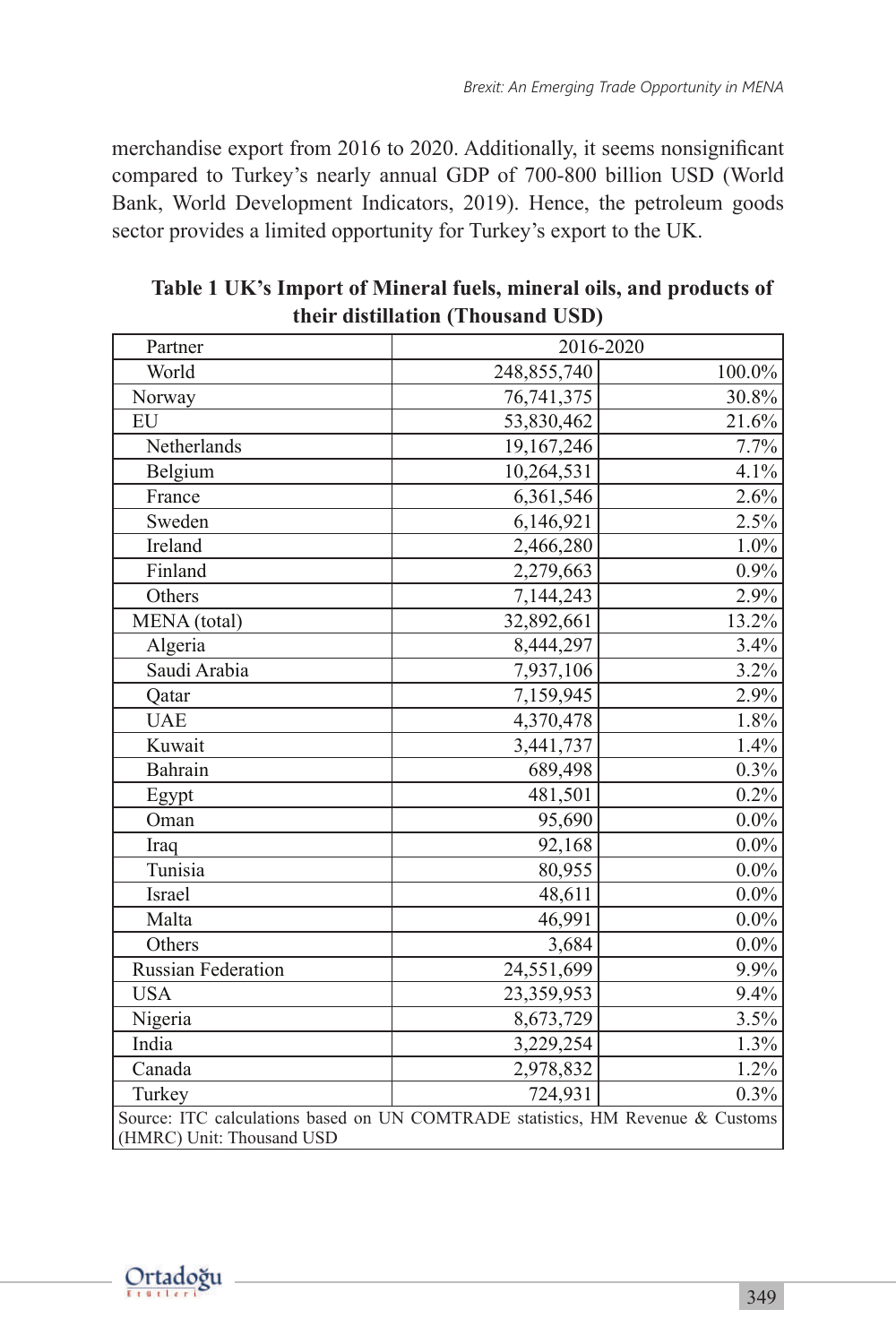Vehicles, parts, and accessories are the second crucial sector that offers opportunities for the MENA region, particularly Turkey. Table 2 indicates that the total export volume of MENA countries is nearly 13 billion USD for the years between 2016-2020. However, Turkey holds 11.8 billion dollars, meaning that the MENA region has limited potential, whereas Turkey has a clear advantage. Many foreign automotive companies such as Mercedes-Benz, Ford, Fiat, Hyundai, Toyota, Renault, Isuzu, and domestic firms like Temsa, Tofaş, Tümosan etc, are based in Turkey. By the end of 2018, Turkey was the 15th largest automotive producer in the world and the fifth largest in Europe.

When we look at the general picture in the import of vehicles and their parts, the EU has an 84 percent share in UK's imports. As a result, for nations like Turkey, the question of how much the UK's vehicle imports from the EU will be affected is critical. On the other hand, Turkey faces stiff competition from Japan, Korea, China, and the United States. Because of the UK–Japan Comprehensive Economic Partnership Agreement (CEPA) signed on 11 September 2020, which will undoubtedly bring several benefits/privileges to Japanese exporters, Japanese exporters will receive the biggest share after Brexit. Significantly, this deal will pave the way for the United Kingdom to join the Trans-Pacific Partnership (TPP), which is currently inactive but may become operational in the future. Singapore, Brunei, New Zealand, Chile, Australia, Peru, Vietnam, Malaysia, Mexico, Canada, and Japan are among the 11 countries that have joined this collaboration. Without a doubt, signing a trade deal with the United Kingdom will be important for Turkey to obtain a competitive advantage over these suppliers in the automobile industry.

Apart from Turkey's potential, which stems from its accumulated productive knowledge and technical capabilities, Morocco might benefit considerably from Brexit with its burgeoning automotive sector and existing knowledge. In recent years, the country's vehicle sector has emerged as the most important export channel, accounting for 25% of total export volume. In doing so, Morocco is Africa's second-largest automobile manufacturer. Large automotive corporations such as Renault-Nissan, PSA, and China's BYD, as well as approximately 250 other companies in the industry, produce automobiles in Morocco and export them to other nations, mainly European countries. In 2000, the country signed an Association Agreement with the EU, which covers trade cooperation. Thanks to its geographic location, shipping time between Morocco and EU countries is only one or two days. In addition, Morocco's Port of Tanger Med, which is the largest port in the Mediterranean and Africa, offers a significant competitive advantage over its competitors.

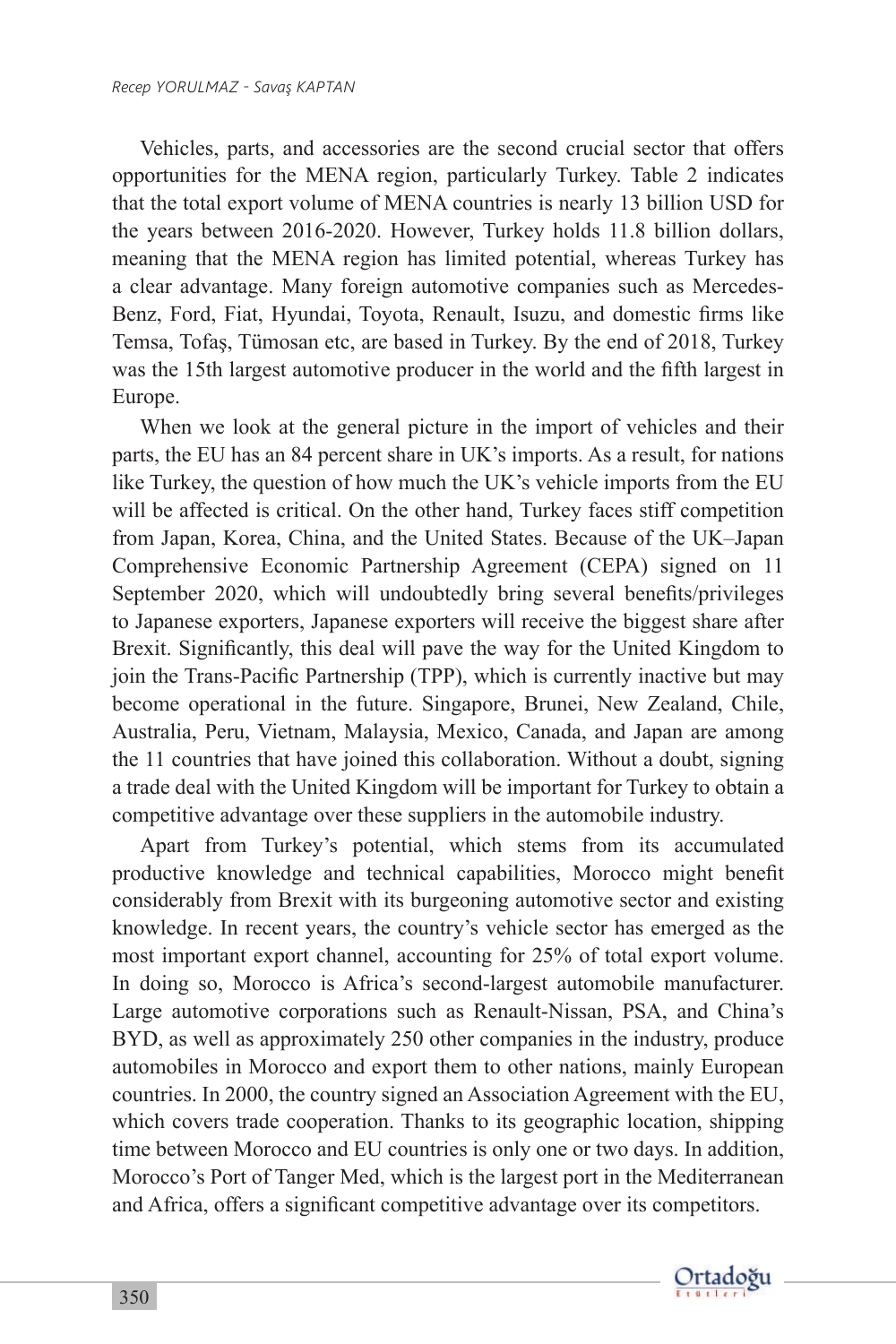Another remarkable feature of the car industry is that the UAE was unable to capitalize on its potential in the UK market. The total exports in this sector were 12 billion USD in 2019. However, in the same year, the sector only exported 0.08 billion USD worth of vehicles to the Kingdom due to the UK government's high tariffs (compared to Turkey, Morocco, and Tunisia).

| Partner                                                                | 2016-2020   |         |  |  |
|------------------------------------------------------------------------|-------------|---------|--|--|
| World                                                                  | 355,540,144 | 100.0%  |  |  |
| EU                                                                     | 297,546,913 | 83.7%   |  |  |
| Germany                                                                | 127,095,218 | 35.7%   |  |  |
| Belgium                                                                | 43,523,006  | 12.2%   |  |  |
| Spain                                                                  | 28,801,486  | 8.1%    |  |  |
| France                                                                 | 22,350,064  | 6.3%    |  |  |
| Netherlands                                                            | 15,334,708  | 4.3%    |  |  |
| Italy                                                                  | 12,797,476  | 3.6%    |  |  |
| Poland                                                                 | 8,488,921   | 2.4%    |  |  |
| Czech Republic                                                         | 7,636,067   | 2.1%    |  |  |
| Slovakia                                                               | 7,480,713   | 2.1%    |  |  |
| Sweden                                                                 | 6,497,515   | 1.8%    |  |  |
| Austria                                                                | 5,032,189   | 1.4%    |  |  |
| Hungary                                                                | 2,917,688   | $0.8\%$ |  |  |
| Portugal                                                               | 3,978,654   | 1.1%    |  |  |
| Other EU countries                                                     | 5,613,208   | 1.6%    |  |  |
| Japan                                                                  | 14,146,859  | $4.0\%$ |  |  |
| Turkey                                                                 | 11,788,907  | 3.3%    |  |  |
| Korea                                                                  | 8,437,958   | 2.4%    |  |  |
| China                                                                  | 5,908,497   | 1.7%    |  |  |
| <b>USA</b>                                                             | 4,251,571   | 1.2%    |  |  |
| Thailand                                                               | 3,243,891   | 0.9%    |  |  |
| MENA (total)                                                           | 1,100,038   | 0.3%    |  |  |
| Morocco                                                                | 615,037     | 0.2%    |  |  |
| Tunisia                                                                | 136,915     | $0.0\%$ |  |  |
| Other MENA countries                                                   | 348,086     | 0.1%    |  |  |
| Source: ITC calculations based on UN COMTRADE statistics, HM Revenue & |             |         |  |  |
| Customs (HMRC) Unit: Thousand USD                                      |             |         |  |  |

**Table 2 UK's Import of Vehicles other than railway or tramway rolling stock, and parts and accessories thereof**

Precious or semi-precious metals, stones, and pearls are the third group of products that the UK imports primarily from the Middle East and Turkey. From 2016 to 2020, the UK's total imports reached 358 billion USD, making it a very substantial market (see Table 3). Switzerland, Canada, and the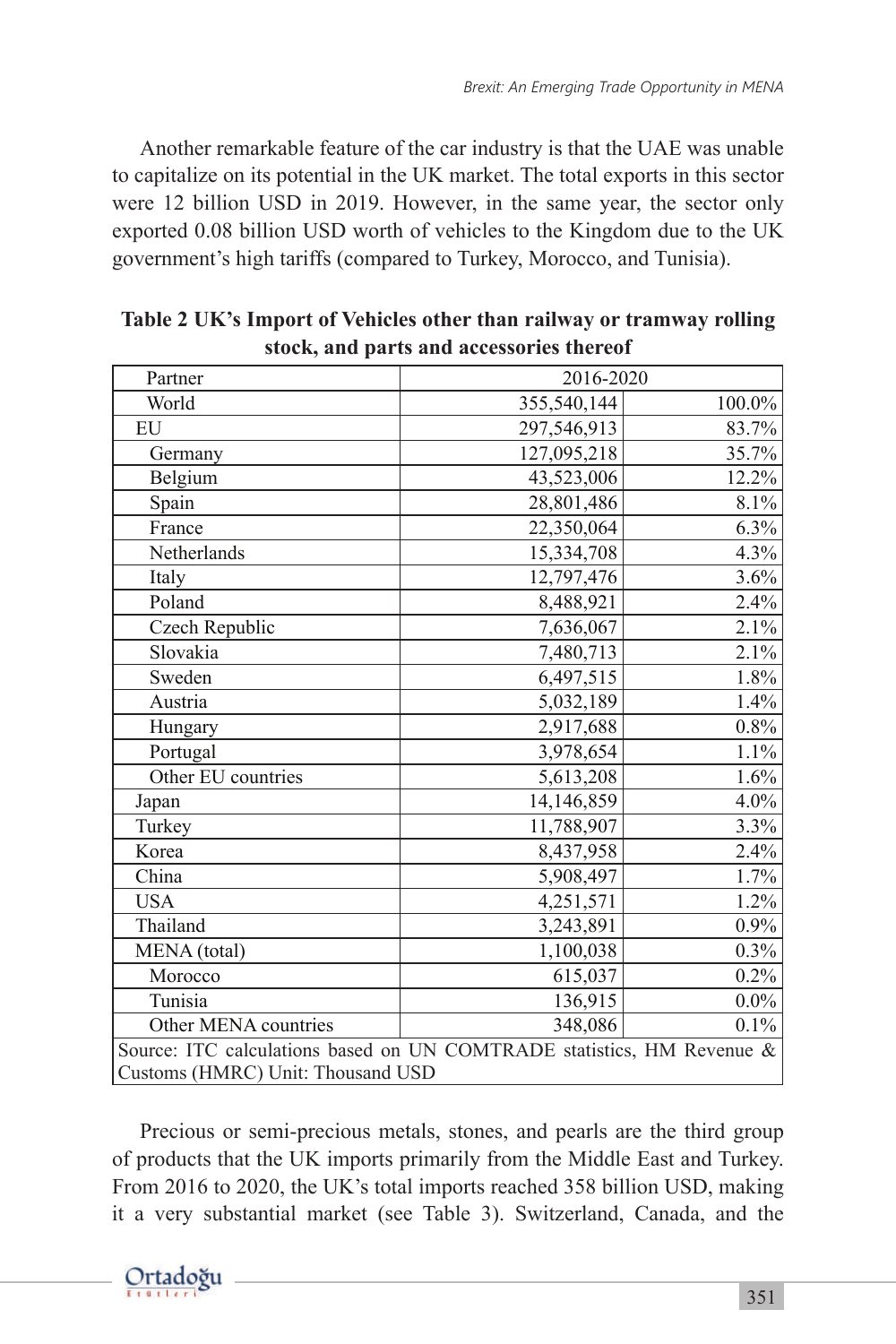United States are the three largest partners. Following these economies, EU countries rank fourth, accounting for 11% of the total volume of 41 billion dollars. Turkey has a volume of 6.7 billion USD in this category, more than twice the sum of the 21 MENA nations. After the automotive sector, Turkey's main export to the United Kingdom is jewelry. Therefore Brexit could open many doors for Turkish businesses in this sector. However, with a matured and regulated industry dating back to the 1880s, Swiss-made products enjoy a significant comparative advantage over their competitors in this market.<sup>48</sup> At first look, it appears like Brexit will benefit Swiss firms by making them more competitive than EU firms.

The MENA economies have a limited share in the jewelry market in the UK. With a volume of 2.6 billion dollars, they account for less than 1% of the Kingdom's total jewelry imports. The UAE, with 1.3 billion dollars in exports, Israel, with 1.1 billion dollars, and Saudi Arabia, with 0.2 billion dollars, are the Kingdom's biggest regional partners. In light of Brexit, it appears that jewelry is the UAE's second most important exported good after petroleum products.

<sup>48</sup> "The Precious Metals Industry in Switzerland's Economy", *Institut de macroéconomie appliquée*", 15 March 2021, http://www.asfcmp.ch/pdf/precious-metals-industry-in-switzerlands-economy.pdf

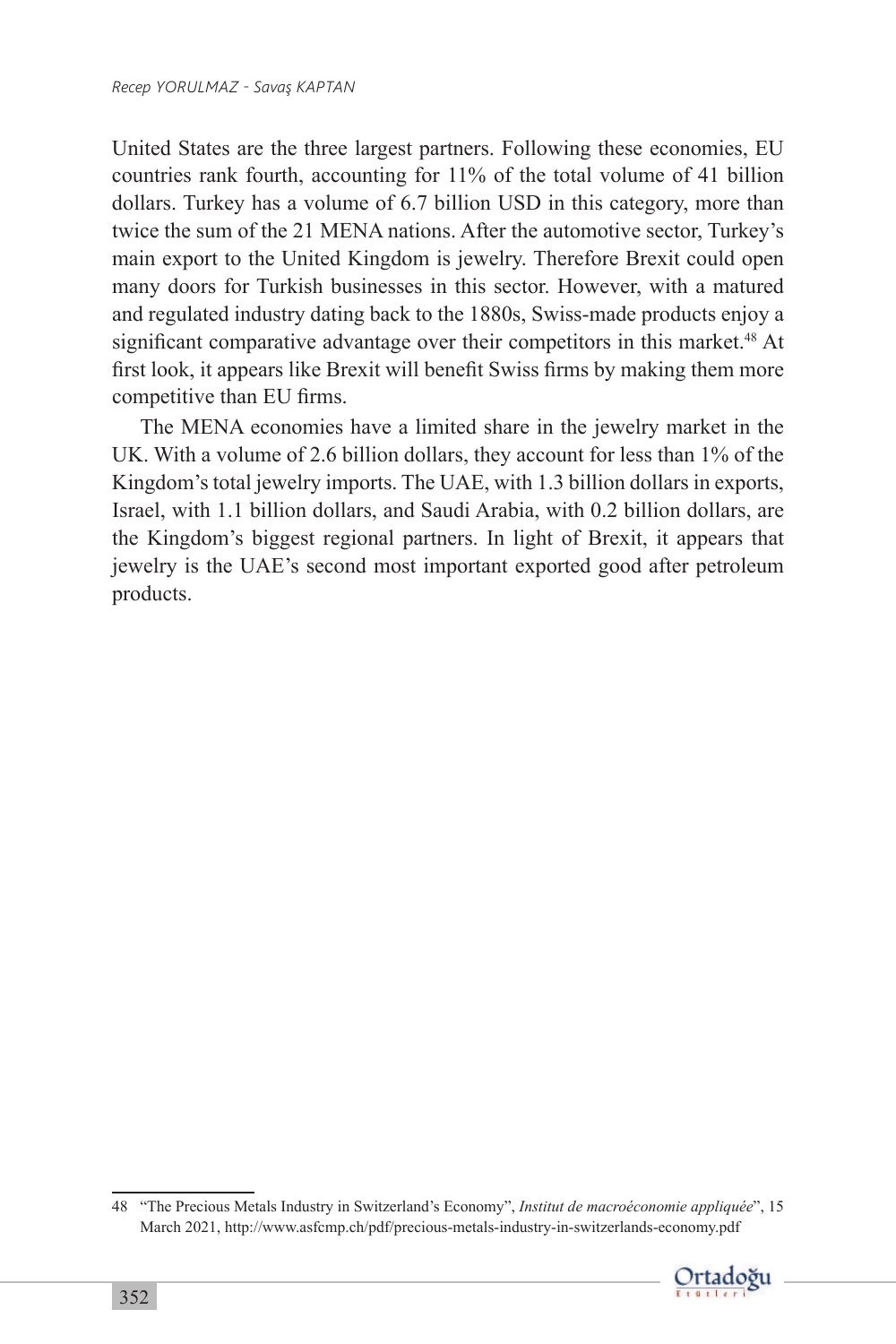| Partner                                                                | 2016-2020   |           |  |  |
|------------------------------------------------------------------------|-------------|-----------|--|--|
| World                                                                  | 358,093,072 | $100.0\%$ |  |  |
| Switzerland                                                            | 54,286,480  | 15.2%     |  |  |
| Canada                                                                 | 51,452,759  | 14.4%     |  |  |
| <b>USA</b>                                                             | 47,186,768  | 13.2%     |  |  |
| EU                                                                     | 41,102,319  | 11.5%     |  |  |
| Germany                                                                | 13,661,825  | 3.8%      |  |  |
| France                                                                 | 8,338,294   | 2.3%      |  |  |
| Spain                                                                  | 4,303,442   | 1.2%      |  |  |
| Italy                                                                  | 3,723,863   | 1.0%      |  |  |
| Belgium                                                                | 3,713,644   | $1.0\%$   |  |  |
| Poland                                                                 | 2,637,140   | 0.7%      |  |  |
| Sweden                                                                 | 1,637,334   | 0.5%      |  |  |
| Other EU countries                                                     | 3,086,777   | $0.9\%$   |  |  |
| South Africa                                                           | 31,501,060  | $8.8\%$   |  |  |
| <b>Russian Federation</b>                                              | 29,320,421  | 8.2%      |  |  |
| Australia                                                              | 26,018,670  | 7.3%      |  |  |
| Hong Kong, China                                                       | 24,199,055  | 6.8%      |  |  |
| Japan                                                                  | 9,919,694   | 2.8%      |  |  |
| Uzbekistan                                                             | 8,408,943   | 2.3%      |  |  |
| Turkey                                                                 | 6,702,174   | 1.9%      |  |  |
| Mexico                                                                 | 4,443,886   | 1.2%      |  |  |
| <b>Brazil</b>                                                          | 3,862,249   | 1.1%      |  |  |
| India                                                                  | 3,142,142   | 0.9%      |  |  |
| Kazakhstan                                                             | 2,739,560   | $0.8\%$   |  |  |
| MENA (total)                                                           | 2,652,714   | 0.7%      |  |  |
| <b>UAE</b>                                                             | 1,258,172   | 0.4%      |  |  |
| Israel                                                                 | 1,079,235   | 0.3%      |  |  |
| Saudi Arabia                                                           | 179,925     | 0.1%      |  |  |
| Other MENA countries                                                   | 135,352     | $0.0\%$   |  |  |
| Source: ITC calculations based on UN COMTRADE statistics, HM Revenue & |             |           |  |  |
| Customs (HMRC) Unit: Thousand USD                                      |             |           |  |  |

**Table 3 UK's Import of Natural or cultured pearls, precious or semiprecious stones, precious metals, metals clad**

Articles of apparel and clothing are the fourth leading group of products that provide a potential for the MENA region, particularly Turkey. Turkey is the world's sixth-largest textile supplier and the third-largest in the European Union.<sup>49</sup> Besides, Turkey is a leading actor in the UK's textile market. From 2016 to 2020, the country exported 6.1 billion dollars worth of textile items to

<sup>49</sup> "Textile Industry in Turkey in 2020", *ERAI Turkey*, 12 May 2020, https://eraiturkey.com/news/textileindustry-in-turkey-in-2020/

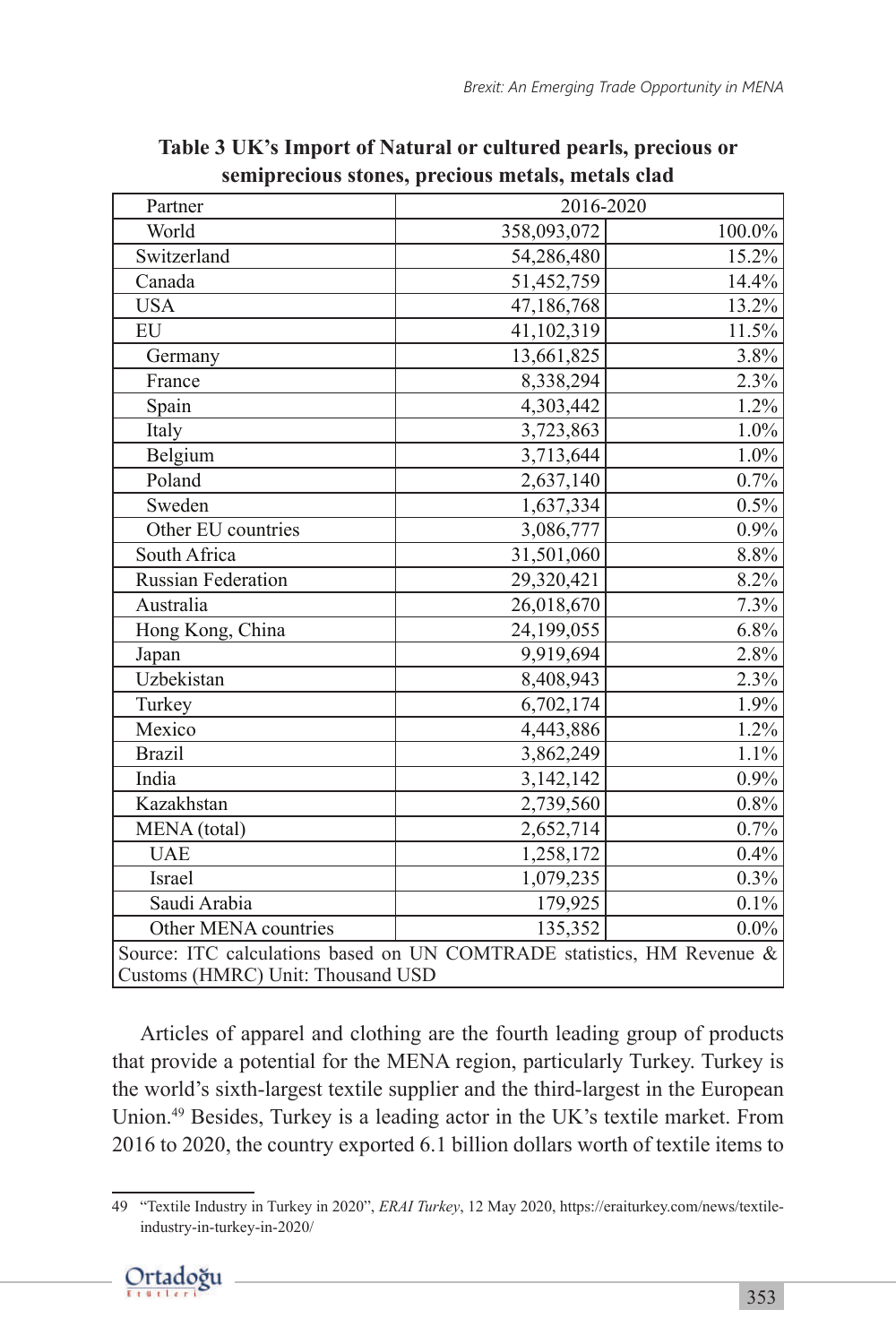the Kingdom, making it the third-largest supplier (see Table 4). The Turkish textile industry dates back to the Ottoman Empire.<sup>50</sup> The country's textile industry employs around 72 thousand people and earns over \$60 billion in annual sales. From this point of view, Turkey, with its robust textile sector, could benefit from Brexit by expanding its export to the UK.

As expected, Turkey's major rivals in the UK's textile market are China, the world's largest textile manufacturer, $51$  and Bangladesh, the world's second-largest Readymade Garment (RMG) exporter.<sup>52</sup> In the UK market, Turkey and the MENA countries face stiff competition from China, which has dramatically increased its trade capacity. Textiles and garments are also one of Bangladesh's most developed industries. Bangladesh would aim to improve its trade links with the UK after the Brexit because textile items account for 80% of the country's overall exports. Thanks to its low labor costs, this country is a formidable competitor for the economies of the Middle East and North Africa, as well as Turkey.

When we look at the MENA region's textile export potential, we see a relatively low volume for the years between 2016 and 2020. Between 2016 and 2020, 21 MENA nations exported 644 billion USD in textile items. Morocco, Tunisia, Egypt, and the United Arab Emirates are the largest exporters of these goods to the United Kingdom. Morocco receives attention due to its 294 million USD textile export volume to the Kingdom. The textile and clothing sector accounts for 15 percent of Morocco's economy.<sup>53</sup> Regarding Morocco's international trade capacity with continental Europe, Brexit could open doors for the textile industry.

<sup>53</sup> "Morocco: Improving the international competitiveness of the textile and clothing sector", 15 March 2021.



<sup>50</sup> Shahbandeh, M. (2021). Textiles and clothing industry in Turkey. 2 December 2020, https://www. statista.com/topics/4844/textiles-and-clothing-industry-in-turkey/

<sup>51</sup> "Textile business Industry in China - Chinese Textile sector import and export overview", *Infomedia*, 15 March 2021, https://www.textileinfomedia.com/textile-industry-in-china

<sup>52</sup> "What Makes Bangladesh — A Hub Of Garment Manufacturing?", 18 July 2018.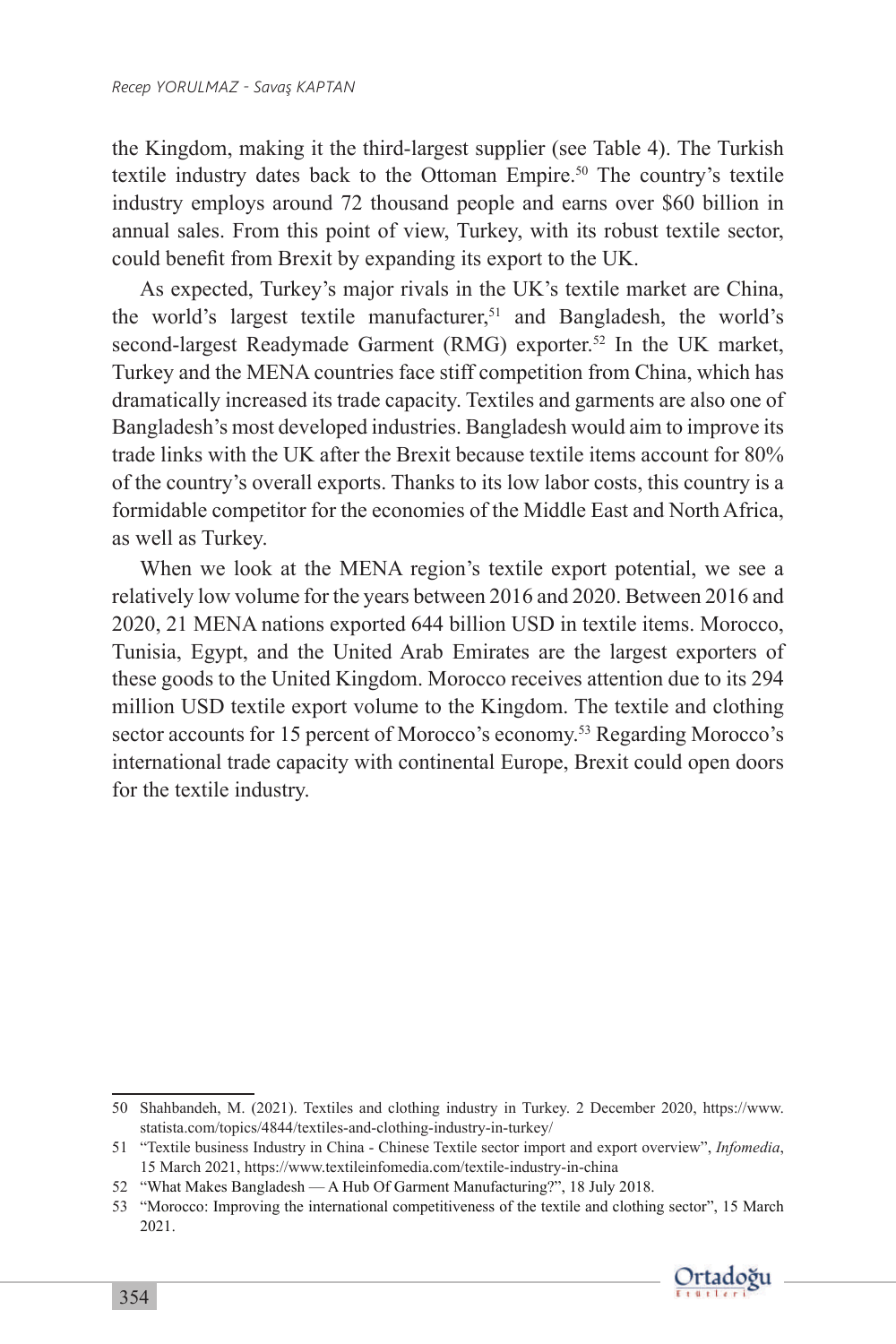| Partner                                                                                                     | 2016-2020  |         |  |  |
|-------------------------------------------------------------------------------------------------------------|------------|---------|--|--|
| World                                                                                                       | 62,060,970 | 100.0%  |  |  |
| EU                                                                                                          | 18,346,575 | 29.6%   |  |  |
| Netherlands                                                                                                 | 3,477,439  | $5.6\%$ |  |  |
| Italy                                                                                                       | 3,270,527  | 5.3%    |  |  |
| Germany                                                                                                     | 3,202,396  | 5.2%    |  |  |
| Belgium                                                                                                     | 1,979,949  | 3.2%    |  |  |
| France                                                                                                      | 1,936,135  | 3.1%    |  |  |
| Spain                                                                                                       | 1,348,774  | 2.2%    |  |  |
| Other EU countries                                                                                          | 3,131,355  | $5.0\%$ |  |  |
| China                                                                                                       | 12,898,144 | 20.8%   |  |  |
| Bangladesh                                                                                                  | 9,018,059  | 14.5%   |  |  |
| Turkey                                                                                                      | 6,095,816  | 9.8%    |  |  |
| India                                                                                                       | 3,646,496  | 5.9%    |  |  |
| Cambodia                                                                                                    | 3,316,491  | 5.3%    |  |  |
| Pakistan                                                                                                    | 2,131,666  | 3.4%    |  |  |
| Sri Lanka                                                                                                   | 1,598,150  | 2.6%    |  |  |
| Vietnam                                                                                                     | 1,052,254  | 1.7%    |  |  |
| MENA (total)                                                                                                | 664,464    | 1.1%    |  |  |
| Morocco                                                                                                     | 293,691    | 0.5%    |  |  |
| Tunisia                                                                                                     | 141,754    | 0.2%    |  |  |
| Egypt                                                                                                       | 108,322    | 0.2%    |  |  |
| <b>UAE</b>                                                                                                  | 84,728     | 0.1%    |  |  |
| Other MENA countries                                                                                        | 35,969     | 0.1%    |  |  |
| Myanmar                                                                                                     | 502,238    | $0.8\%$ |  |  |
| Indonesia                                                                                                   | 425,292    | 0.7%    |  |  |
| Hong Kong, China                                                                                            | 375,993    | 0.6%    |  |  |
| Source: ITC calculations based on UN COMTRADE statistics, HM Revenue & Customs<br>(HMRC) Unit: Thousand USD |            |         |  |  |

**Table 4 Articles of apparel and clothing accessories, knitted or crocheted**

Electrical machinery, equipment, parts thereof, and some electronic goods are other prominent items exported by Turkey and MENA nations to the Kingdom. EU countries account for about half of the total volume of exports in this industry, making them an important partner of the Kingdom (see Table 5). Following the EU, the top exporters of electrical items are China, the United States, Vietnam, Chinese Taipei (Taiwan), Japan, and Turkey. Turkey's exports of these products to the Kingdom nearly double the total of 21 MENA nations, at 6.1 billion USD for 2016–2020.

In comparison to the Middle East and North Africa economies, Turkey has a well-developed electrical machinery sector. According to figures from the Turkish Machinery Federation (MAKFED), total production in the electrical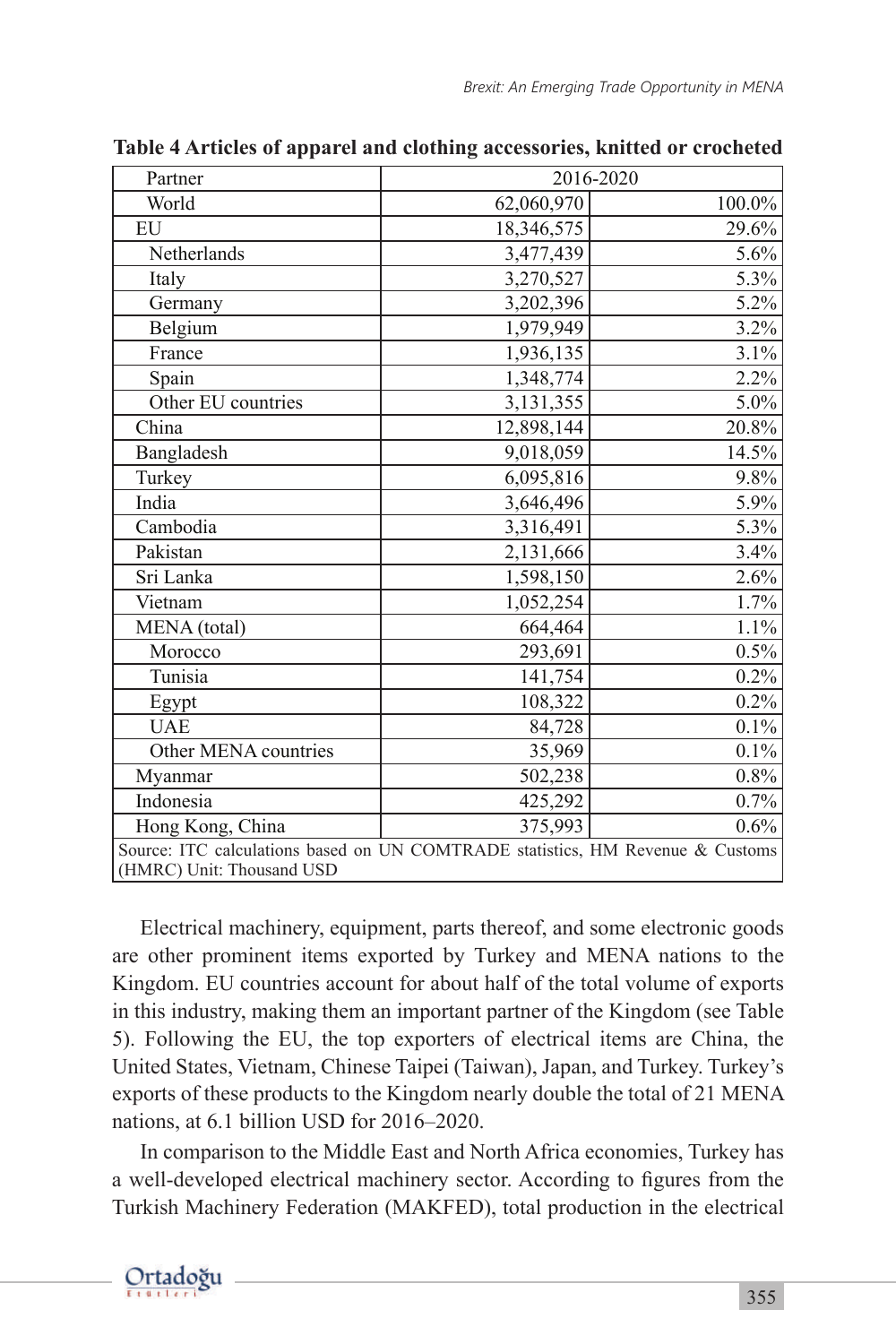machinery sector reached more than 20 billion dollars in 2018.<sup>54</sup> The annual export volume of this sector is around 9 billion USD. Hence, the Brexit era provides visible opportunities for the Turkish electrical machinery sector.

| Partner                                                                                                     | 2016-2020   |         |  |
|-------------------------------------------------------------------------------------------------------------|-------------|---------|--|
| World                                                                                                       | 298,749,839 | 100.0%  |  |
| EU                                                                                                          | 140,822,234 | 47.1%   |  |
| Netherlands                                                                                                 | 35,289,996  | 11.8%   |  |
| Germany                                                                                                     | 28,596,473  | $9.6\%$ |  |
| France                                                                                                      | 9,897,007   | 3.3%    |  |
| Poland                                                                                                      | 8,747,162   | 2.9%    |  |
| Ireland                                                                                                     | 8,114,302   | 2.7%    |  |
| Czech Republic                                                                                              | 7,203,106   | 2.4%    |  |
| Italy                                                                                                       | 6,375,780   | 2.1%    |  |
| Spain                                                                                                       | 4,860,978   | 1.6%    |  |
| Belgium                                                                                                     | 4,760,550   | 1.6%    |  |
| Denmark                                                                                                     | 4,196,019   | 1.4%    |  |
| Hungary                                                                                                     | 4,180,148   | 1.4%    |  |
| Slovakia                                                                                                    | 4,030,359   | 1.3%    |  |
| Other EU countries                                                                                          | 14,570,354  | 4.9%    |  |
| China                                                                                                       | 78,307,311  | 26.2%   |  |
| <b>USA</b>                                                                                                  | 21,351,813  | 7.1%    |  |
| Vietnam                                                                                                     | 10,996,584  | 3.7%    |  |
| Taipei, Chinese                                                                                             | 7,448,547   | 2.5%    |  |
| Japan                                                                                                       | 7,150,283   | 2.4%    |  |
| Turkey                                                                                                      | 6,094,724   | $2.0\%$ |  |
| Malaysia                                                                                                    | 3,820,811   | 1.3%    |  |
| MENA (total)                                                                                                | 3,455,559   | 1.2%    |  |
| Egypt                                                                                                       | 1,158,542   | $0.4\%$ |  |
| Morocco                                                                                                     | 931,666     | $0.3\%$ |  |
| Israel                                                                                                      | 569,393     | 0.2%    |  |
| <b>UAE</b>                                                                                                  | 492,545     | 0.2%    |  |
| Tunisia                                                                                                     | 136,828     | $0.0\%$ |  |
| Malta                                                                                                       | 56,553      | $0.0\%$ |  |
| Saudi Arabia                                                                                                | 46,830      | $0.0\%$ |  |
| Other MENA countries                                                                                        | 63,202      | $0.0\%$ |  |
| Source: ITC calculations based on UN COMTRADE statistics, HM Revenue &<br>Customs (HMRC) Unit: Thousand USD |             |         |  |

**Table 5 Electrical machinery and equipment and parts thereof; sound recorders and reproducers, television**

<sup>54</sup> "Makine İmalat Sektörü, Türkiye ve Dünya Değerlendirme Raporu", *MAKFED*, October 2019, http:// makfed.org/images/s/DegerlendirmeRaporu.pdf

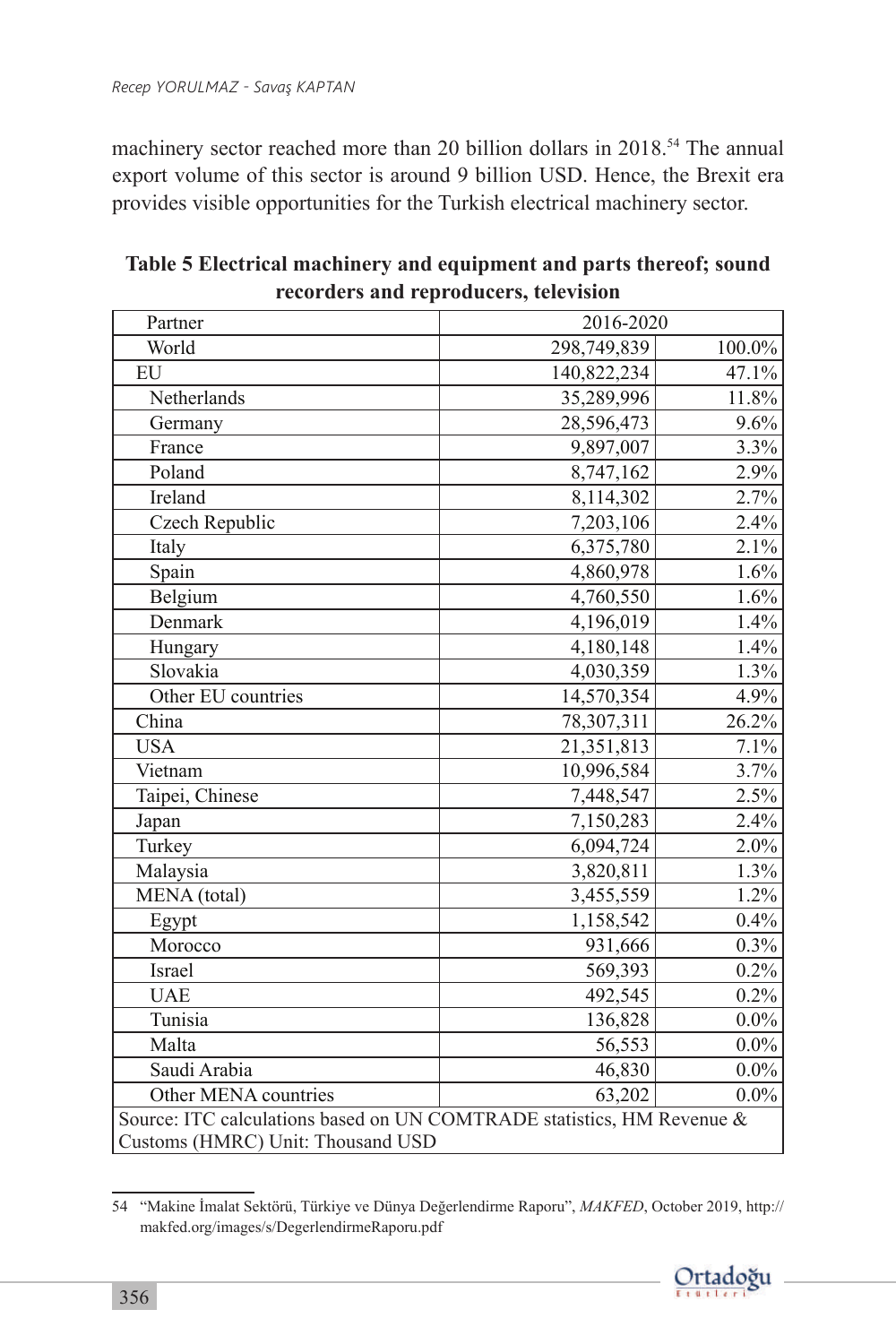Egypt, which follows Turkey in terms of industrial capability, exports a significant amount of electrical machinery to the Kingdom. From 2016 to 2020, the Egyptian electrical machinery sector's export volume is expected to be 1.2 billion USD. The country's total annual electrical machinery export volume to the world is around 1.5 billion USD. Similarly, Morocco has a remarkable production capability in the machinery sector, which can be seen in its export performance. As a result, the country's electrical machinery exports to the Kingdom are expected to total over 930 billion dollars over the five years from 2016 to 2020. Furthermore, Israel, the United Arab Emirates, Tunisia, Malta, and Saudi Arabia are among the MENA nations that export electrical machinery to the Kingdom.

#### 4. Evaluations and Prospects

The share of the UK's economy in the world output has considerably declined in recent years. The 2008-09 Global Financial crisis has further worsened this situation for the country. As a reaction to these developments, the Kingdom wanted to leave the Union to design its policies independently and regain power. Brexit has many consequences for the world economies. While non-EU countries could have a chance to increase their export to the UK, the EU countries could lose their free trade advantages and suffer economic repercussions.

In this vein, the MENA region economies could enhance their export to the Kingdom. However, as revealed in the previous section, the current trade volume between the MENA region and the Kingdom is very low, and the main export goods are petroleum products. This is because region economies have an undeveloped economic structure. If they can successfully increase the degree of complexity of goods produced in the country and diversify their product range, they could have a chance to get a share in the UK's trade market after the exit. In this regard, they should implement appropriate tax incentives in the productive sectors and make their domestic companies more competitive in the international market. Also, they must seek to sign trade deals with the Kingdom in order to be able to get a share in the UK market in this new era because developed economies have already started to secure trade deals like the Comprehensive Economic Partnership Agreement (CEPA). If the UK signs the CEPA, it will make Japanese exporters more competitive in the UK market and limit the opportunities for MENA countries in the Brexit era.

Apart from these problems, when we evaluate region economies individually, some of them have a remarkable potential to raise their trade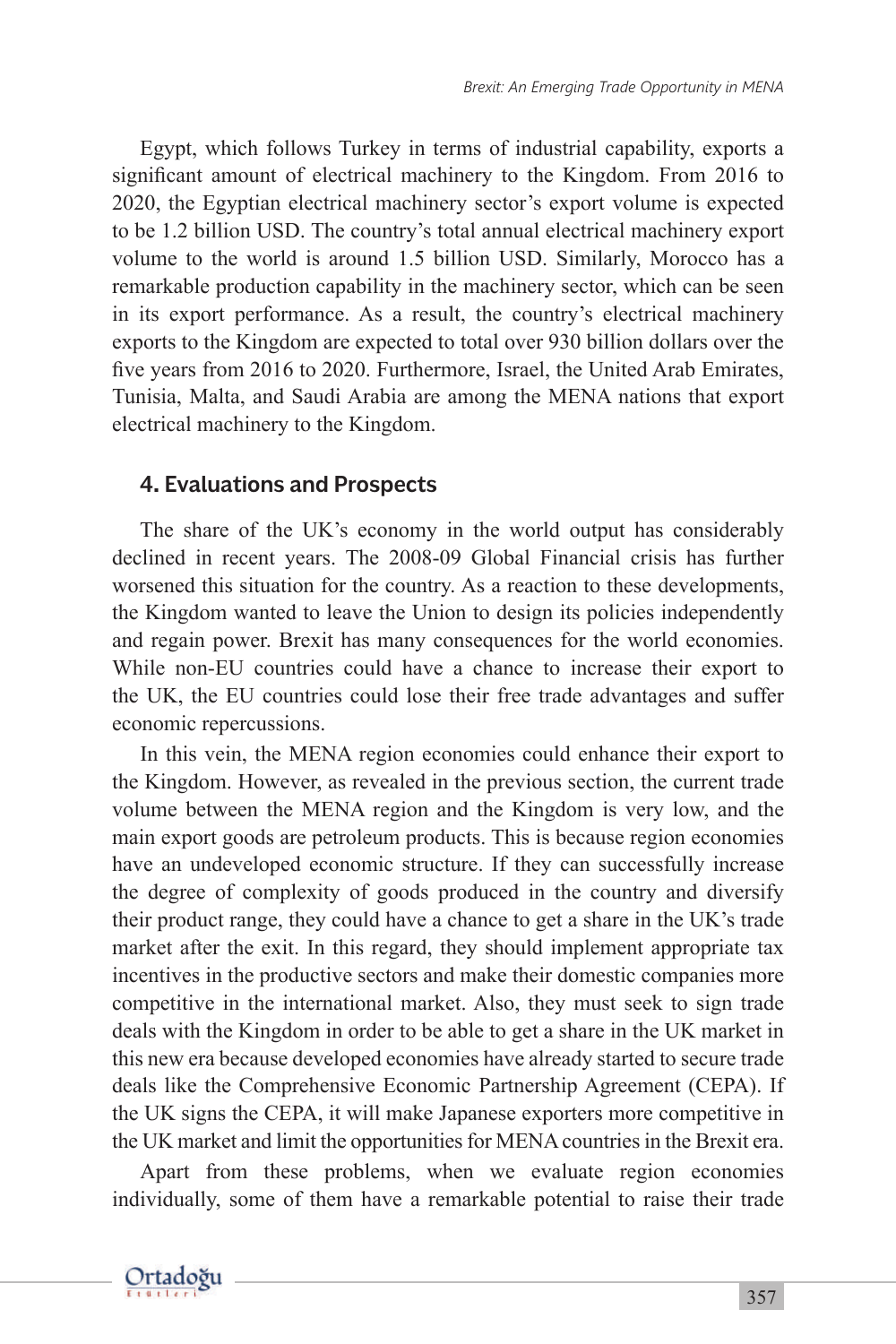capacity with the UK after the exit. With its developed automotive and textile sectors, Turkey could be shown as one of them, as it is already an important supplier in the UK. After the exit, Turkey could gain more share in the automotive sector of the UK. We suggest that the Turkish government increase its support in this sector to make it more competitive in the UK's automotive market.

Besides, in the UK market, Turkey is the  $3<sup>rd</sup>$  largest supplier of textile products. As the history of the textile sector in the country goes back to the 16<sup>th</sup> century, its potential is certainly non-negligible. Therefore, the Turkish government should encourage companies to export textile products to the Kingdom. There may be some tax incentives, advertising supports, and exemptions.

After Turkey, Morocco is another country in the region that can produce sophisticated products, and the main advantage of the country is its proximity to trade routes. Thanks to these advantages, the export of the Moroccan automotive sector to European countries, including the UK, is considerably high. Also, Morocco is an important supplier of textile products in the Kingdom. Therefore, the exit will provide several opportunities for the country regarding its export capacity to the Kingdom. We suggest that the Moroccan government implement policies supporting automotive and textile exporters to the Kingdom, which will remarkably contribute to the country's economic growth in the medium term.

In addition to Turkey and Morocco, other region economies like Egypt, Israel, and the UAE could enhance their trade share in the UK market. These countries export electrical machinery products to the Kingdom, and we think that the exit will affect these sectors positively. As revealed in the previous section, Egypt has recorded 1.2 billion USD export volume to the Kingdom in this sector in the last five years, which is considerably high. Therefore, the exit could be a significant opportunity for Egypt to increase its electrical machinery export.

Aside from these positive impacts of the exit on the region, Malta, as a small MENA economy, could lose its trade share in the UK market due to being a member of the EU. As mentioned above, we expect that the EU countries will be affected negatively by this transition period because of rising bureaucracy with the exit. Therefore, the government of Malta should try to retain pre-Brexit conditions in trade relations by new agreements.

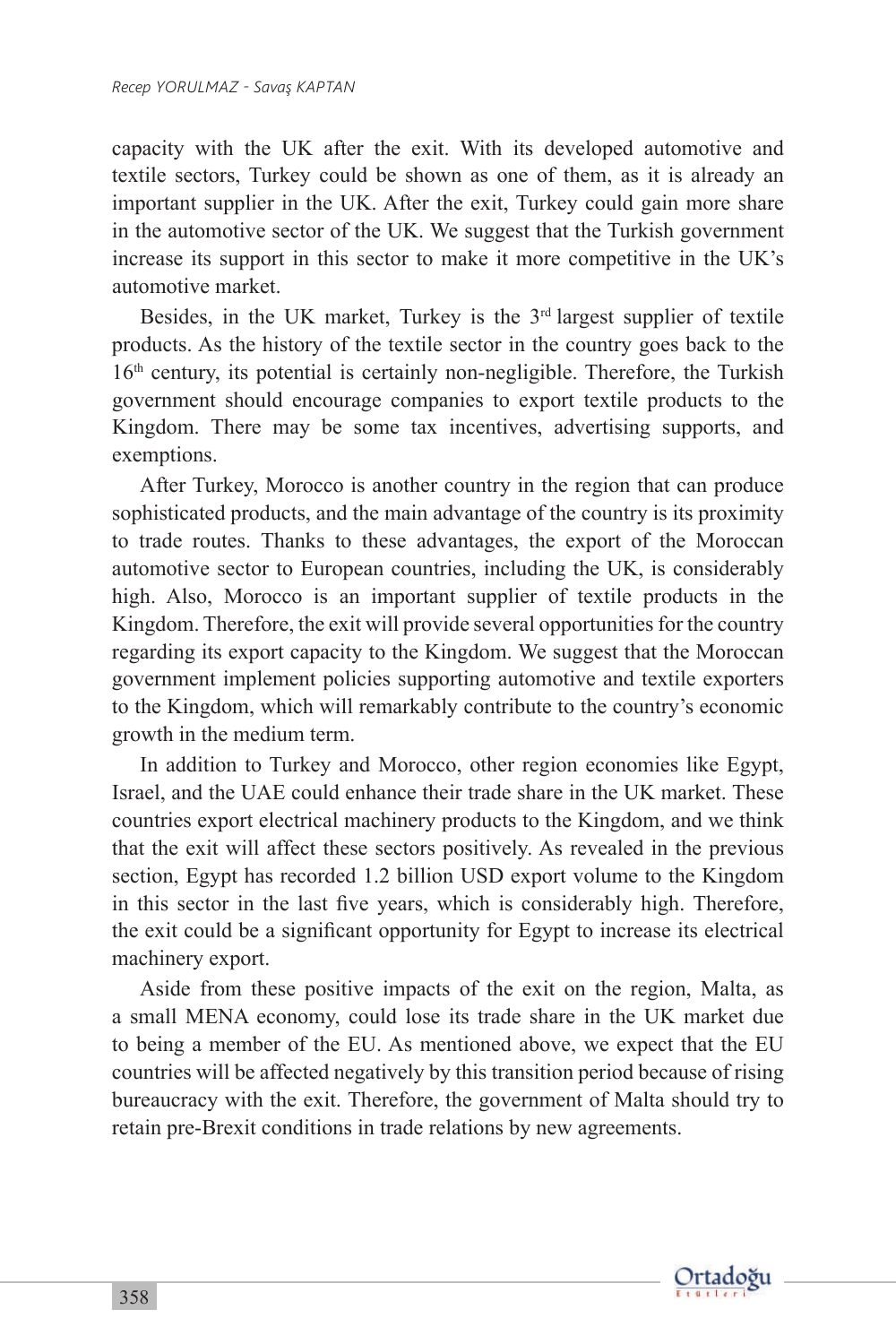### References

Amirah, El-Haddad, "Exporting for growth: identifying leading sectors for Egypt and Tunisia using the Product Space Methodology", *German Development Institute/Deutsches Institut für Entwicklungspolitik (DIE)*, No. 25, 2018.

Belke, Ansgar, and Daniel Gros. "The economic impact of Brexit: Evidence from modelling free trade agreements." *Atlantic Economic Journal,* 45, no. 3 (2017): 317-331.

Bisciari, Patrick. "A survey of the long-term impact of Brexit on the UK and the EU27 economies." *National Bank of Belgium*, Working Paper No. 366, (2019).

Bloom, Nicholas, Philip Bunn, Scarlet Chen, Paul Mizen, Pawel Smietanka, and Gregory Thwaites. "The impact of Brexit on UK firms." No. w26218. *National Bureau of Economic Research*, 2019.

Bruno, Randolph, Nauro Campos, Saul Estrin, and Meng Tian. "Gravitating towards Europe: an econometric analysis of the FDI effects of EU membership." *CEP technical paper*, Brexit analysis 3 (2016): 1-13.

Busch, Berthold, and Jürgen Matthes. "Brexit-the economic impact: A meta-analysis." No. 10/2016. *IW-Report*, 2016.

Dhingra, Swati, Hanwei Huang, Gianmarco Ottaviano, João Paulo Pessoa, Thomas Sampson, and John Van Reenen. "The costs and benefits of leaving the EU: trade effects." *Economic Policy* 32, no. 92 (2017): 651-705.

Eaton, Jonathan, and Samuel Kortum. "Technology, geography, and trade." *Econometrica* 70, no. 5 (2002): 1741-1779.

Emerson, Michael. "Which model for Brexit?." In After Brexit, pp. 167- 188. *Palgrave Macmillan, Cham*, 2017.

Hassan, Tarek Alexander, Stephan Hollander, Laurence Van Lent, and Ahmed Tahoun. "The global impact of Brexit uncertainty." No. w26609. *National Bureau of Economic Research*, 2020.

Kohnert, Dirk. "The impact of Brexit on francophone Africa." *Review of African Political Economy* 46, no. 162 (2019): 673-685.

Krugman, Paul. "Scale economies, product differentiation, and the pattern of trade." *The American Economic Review* 70, no. 5 (1980): 950-959.

Lawless, Martina, and Edgar LW Morgenroth. "The product and sector level impact of a hard Brexit across the EU." *Contemporary social science* 14, no. 2 (2019): 189-207.

"Makine İmalat Sektörü, Türkiye ve Dünya Değerlendirme Raporu", *MAKFED*, October 2019, http://makfed.org/images/s/DegerlendirmeRaporu.pdf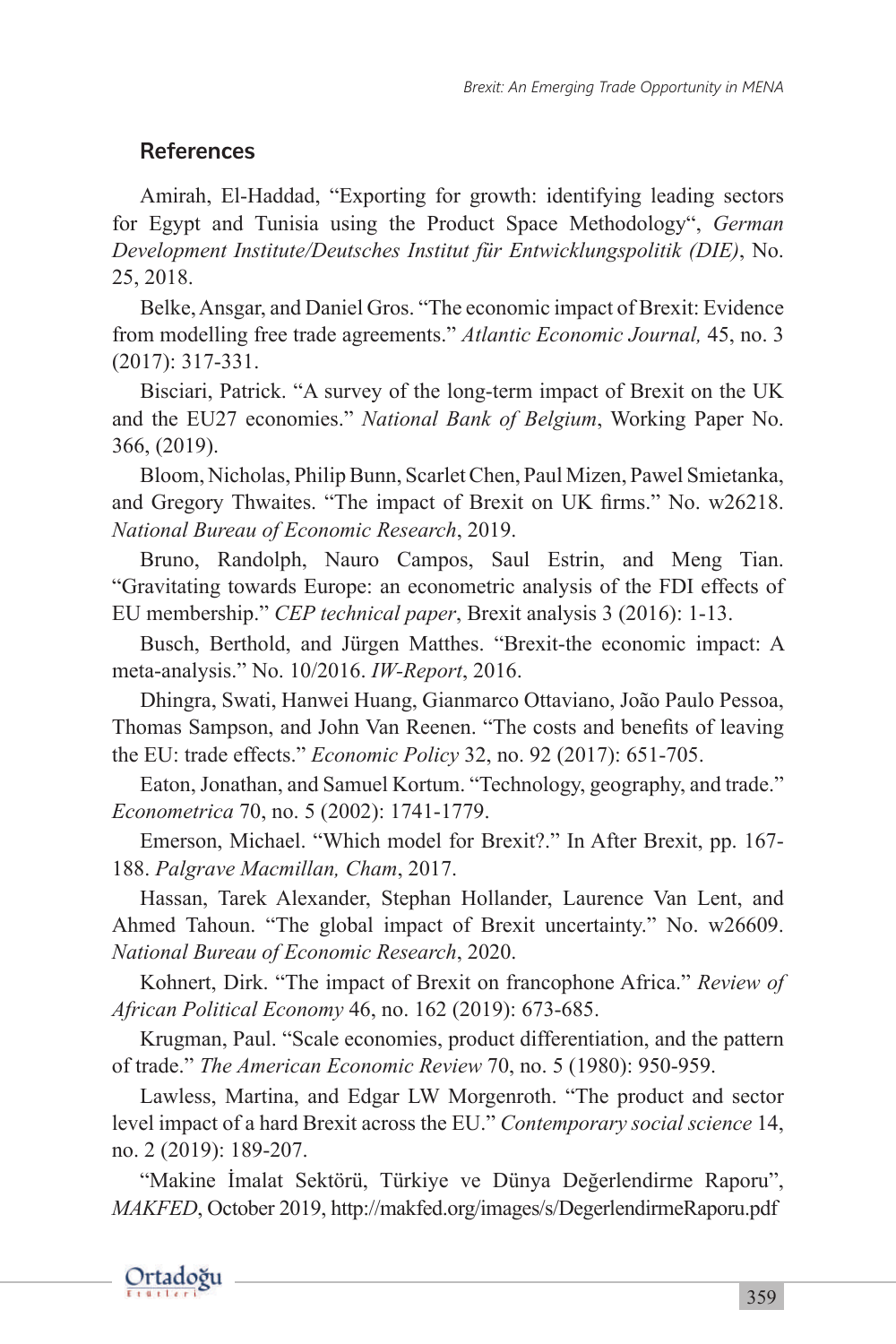Mihaela, Simionescu. "The impact of Brexit on the UK inwards FDI." *Economics, Management and Sustainability* 3, no. 1 (2018).

Sampson, Thomas. "Brexit: the economics of international disintegration." *Journal of Economic perspectives* 31, no. 4 (2017): 163-84.

Shahbandeh, M. "Textiles and clothing industry in Turkey." 2 December 2020, https://www.statista.com/topics/4844/textiles-and-clothing-industry-inturkey/

Sumption, Madeleine, and Denis Kierans, "Work visas and migrant workers in the UK", *Migration Observatory briefing, COMPAS, University of Oxford, UK*, (2019).

Terazi, Ebru, and Seçil Şenel, "The effects of the global financial crisis on the central and eastern European Union countries", *International Journal of Business and Social Science*, 2, no. 17, (2011).

Tetlow, Gemma, and Alex Stojanovic. "Understanding the economic impact of Brexit." *Institute for government* (2018): 2-76.

Tyler, Gloria. "Financial services: contribution to the UK economy." *House of Commons* (2015).

Vandenbussche, Hylke. "Sector-Level Analysis of the Impact of Brexit on the EU-28." *Report for Flanders Department of Foreign Affairs*, Belgium (2019).

"Automotive - Invest in Turkey", *Investment Office*, 10 March 2021.

"Brexit: Seven things changing on 1 January", 28 January 2021, https:// www.bbc.com/news/explainers-54195827

"Brexit: What trade deals has the UK done so far?", 8 February 2021, https://www.bbc.com/news/uk-47213842

"Iran's Economic Update", *World Bank*, 9 October 2019, https://www. worldbank.org/en/country/iran/publication/economic-update-october-2019

"Morocco: Improving the international competitiveness of the textile and clothing sector", 15 March 2021.

"Moroccan automotive value chain profile and opportunities", 28 July 2020, https://www.tradecommissioner.gc.ca/

"Office for National Statistics", *UK*, 3 March 2021, https://www.ons.gov.uk/

"Over 100,000 Reported Killed in Yemen War", *ACLED*, 31 October 2019.

"Textile business Industry in China - Chinese Textile sector import and export overview", *Infomedia*, 15 March 2021, https://www.textileinfomedia. com/textile-industry-in-china

"Textile Industry in Turkey in 2020", *ERAI Turkey*, 12 May 2020, https:// eraiturkey.com/news/textile-industry-in-turkey-in-2020/